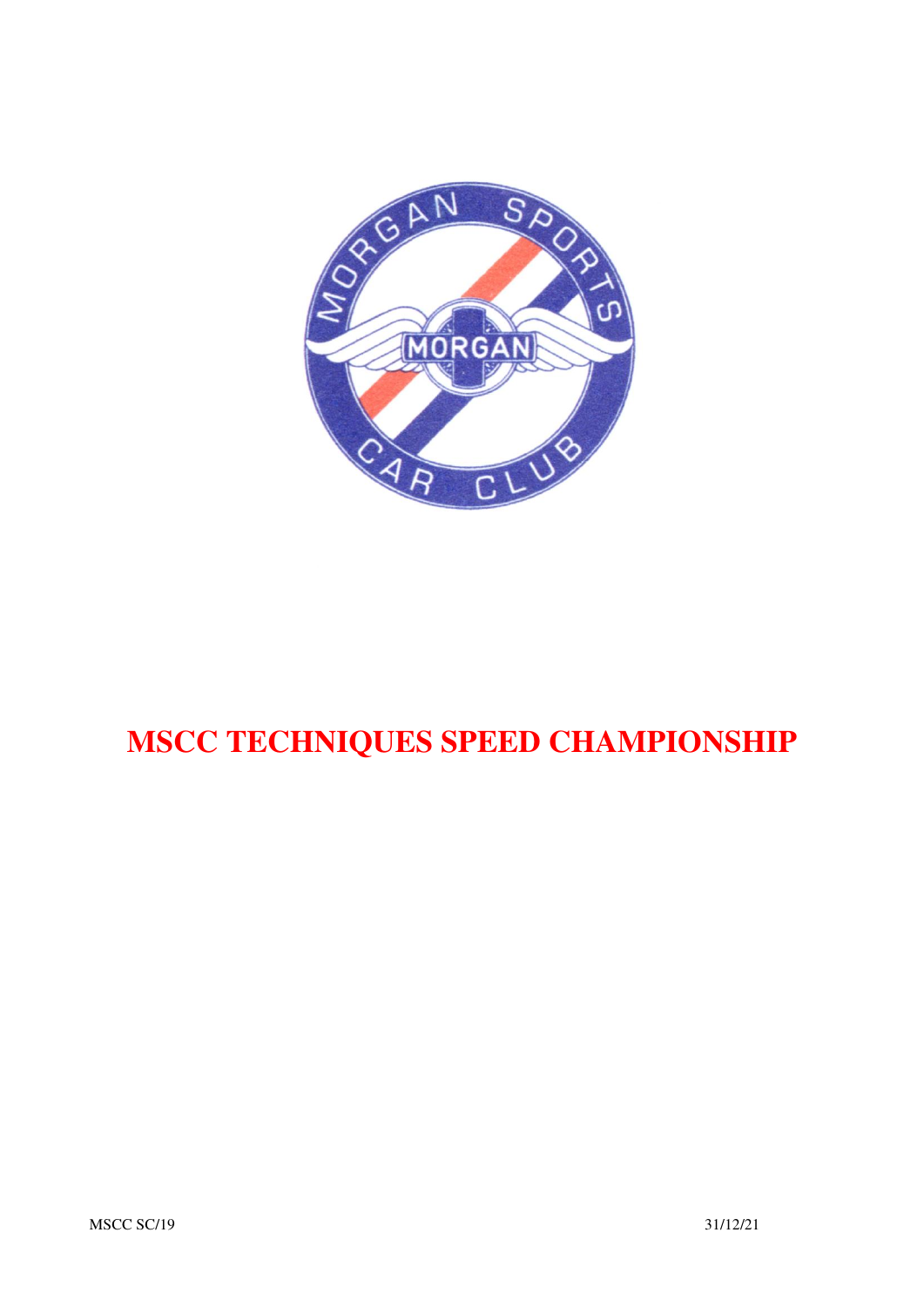## **PUBLISHED COPY MSCC TECHNIQUES SPEED CHAMPIONSHIP 2022**

# **1. SPORTING REGULATIONS – GENERAL**

#### **1.1 Title and Jurisdiction**

The MSCC Techniques Speed Championship is organised and administered by the Morgan Sports Car Club in accordance with the General Regulations of Motorsport UK (incorporating the provisions of the International Sporting Code of the FIA) and these regulations.

| Motorsport UK Permit Number      | CH2022/S052 |
|----------------------------------|-------------|
| Motorsport UK Championship Grade |             |

## **1.2 Officials**

| 1.2.1. The Championship Co-ordinator is: | Mrs Julie Baines<br>31, Seven Stiles Drive<br>Marple<br>Cheshire<br>SK <sub>6</sub> 6LT |
|------------------------------------------|-----------------------------------------------------------------------------------------|
| 1.2.2. Eligibility Scrutineer:           | Mr John Wasilewski<br>Myrr Hill<br>Shield Hall Lane<br>Sowerby<br>Halifax               |
| 1.2.3. Championship Stewards:            | Mr Peter Chapman<br>Mr David Bright<br>Mr Iain Leviston                                 |

#### **1.3 Competitor Eligibility**

- 1.3.1 Entrants must be fully paid-up valid membership card holding members of the Morgan Sports Car Club and be in possession of a valid 2022 Motorsport UK Entrants License.
- 1.3.2 Drivers and Entrant / Drivers must be fully paid-up valid membership card holding members of the Morgan Sports Car Club, be registered for the Championship and be in possession of a valid Competition License, RS Inter Club (Minimum).
- 1.3.3 All necessary documentation must be presented for checking at "signing on" at all rounds.
- 1.3.4 A competitor shall not take time off school to participate in motor sport without the prior written approval of their school. If participation in the Championship requires absence from school, Drivers in full time school education are required to have the approval of their head teacher and a letter stating such approval from his/her school in order to fulfil registration for the Championship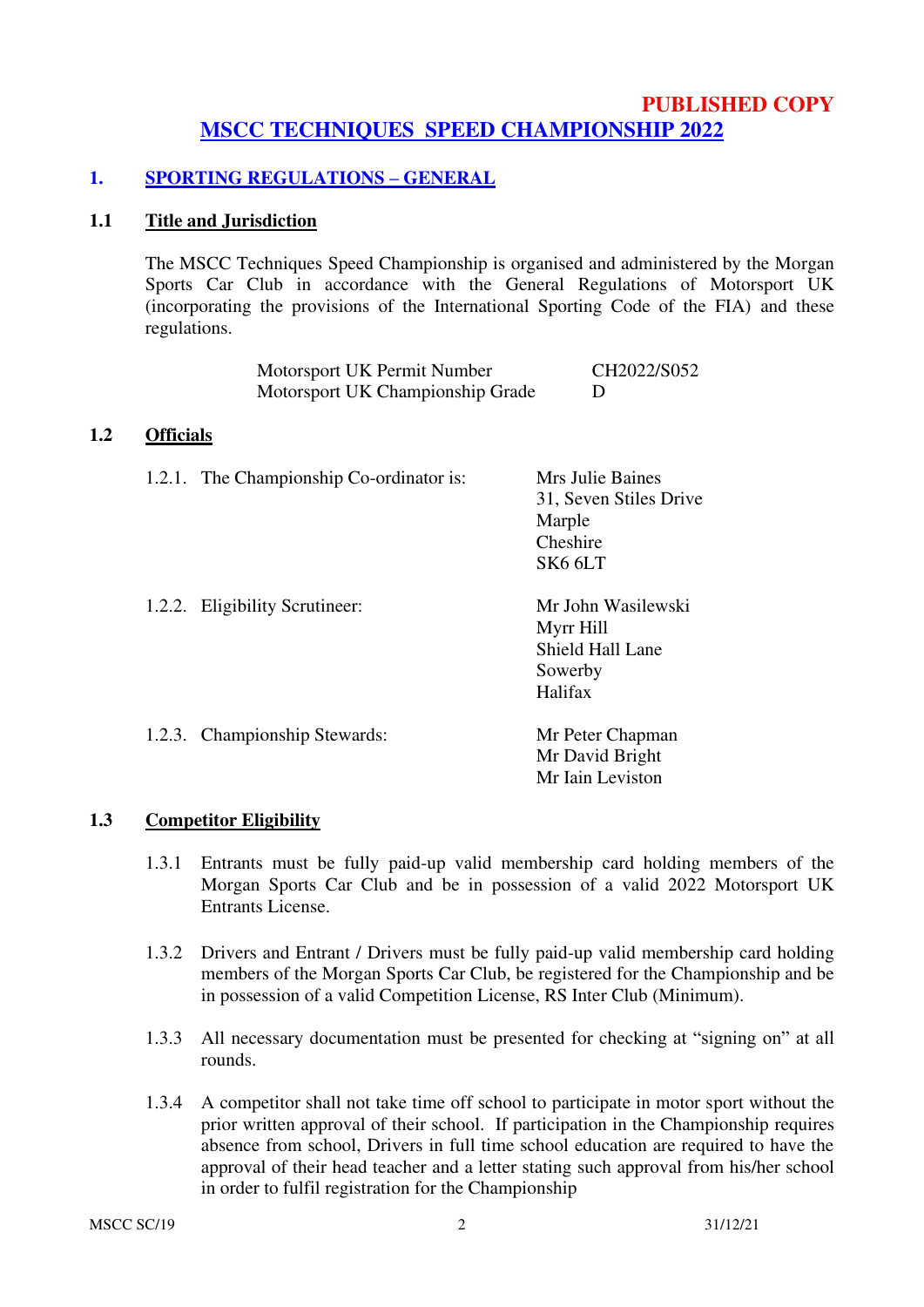#### **1.4 Registration**

- 1.4.1 Competitors can register for the Championship by completing the Entry Form included with these Regulations and signing the "Declaration" Form which indemnifies the organisers and fellow competitors.
- 1.4.2 A Fee of £ 45.00 is payable on registration and must be in the organisers hands before Championship points can be awarded.

#### **1.5 Championship Rounds**

The Championship will consist of 19 rounds, the best score of a minimum of 3 and a maximum of 6 rounds to count for the Championship.

The best score must include a minimum of 2 rounds from any hillclimb events AND

a minimum of 2 rounds from any sprint events.

|                         | Date 1.5.1.                                          | <b>Venue 1.5.2.</b>                              | <b>Club 1.5.3</b>           | H/C or S |
|-------------------------|------------------------------------------------------|--------------------------------------------------|-----------------------------|----------|
| 1                       | 26 <sup>th</sup> March                               | Cadwell Park                                     | Herts County A.A.C.         | S        |
| $\overline{2}$          | $10^{th}$ April                                      | Curborough Fig of 8                              | Midland Automobile Club     | S        |
| 3                       | $17th$ April                                         | <b>Gurston Down</b>                              | <b>BARC SW</b>              | H        |
| $\overline{\mathbf{4}}$ | $24th$ April                                         | Wiscombe Park                                    | Woolbridge MC               | H        |
| 5                       | $24th$ April                                         | Hethel                                           | Herts County A.A.C          | S        |
| 6                       | $28th - 30th$ April                                  | Manx Classic                                     | Manx Motor Club             | H        |
| 7                       | $30th$ April                                         | Ty Croes (National)                              | MG Car Club                 | S        |
| 8                       | $1st$ May                                            | Ty Croes (International)                         | MG Car Club                 | S        |
| 9                       |                                                      | $8th$ May<br>Debden<br>Herts County A.A.C        |                             | S        |
| 10                      | $5th$ June                                           | <b>BARC</b> Yorkshire<br>Harewood                |                             | H        |
| 11                      | $12th$ June<br>3 Sisters                             |                                                  | Longton & District Car Club | S        |
| 12                      | $19th$ June<br><b>BARC SW</b><br><b>Gurston Down</b> |                                                  | H                           |          |
| 13                      | $25th$ June<br>Liverpool Motor Club<br>Aintree       |                                                  | S                           |          |
| 14                      | $\overline{1}7^{\text{th}}$ July<br>Shelsley Walsh   |                                                  | Midland Automobile Club     | H        |
| 15                      | $7th$ August<br><b>Loton Park</b>                    |                                                  | Hagley & District Club      | H        |
| 16                      | $13th$ August<br>Goodwood                            |                                                  | <b>Bognor Regis MC</b>      | S        |
| 17                      | $24th$ September                                     | Nottingham Sports Car Club<br><b>Blyton Park</b> |                             | S        |
| 18                      | $25th$ September                                     | <b>Blyton Park</b><br>Nottingham Sports Car Club |                             | S        |
| 19                      | 1 <sup>st</sup> October                              | Prescott                                         | <b>Bugatti Owners Club</b>  | H        |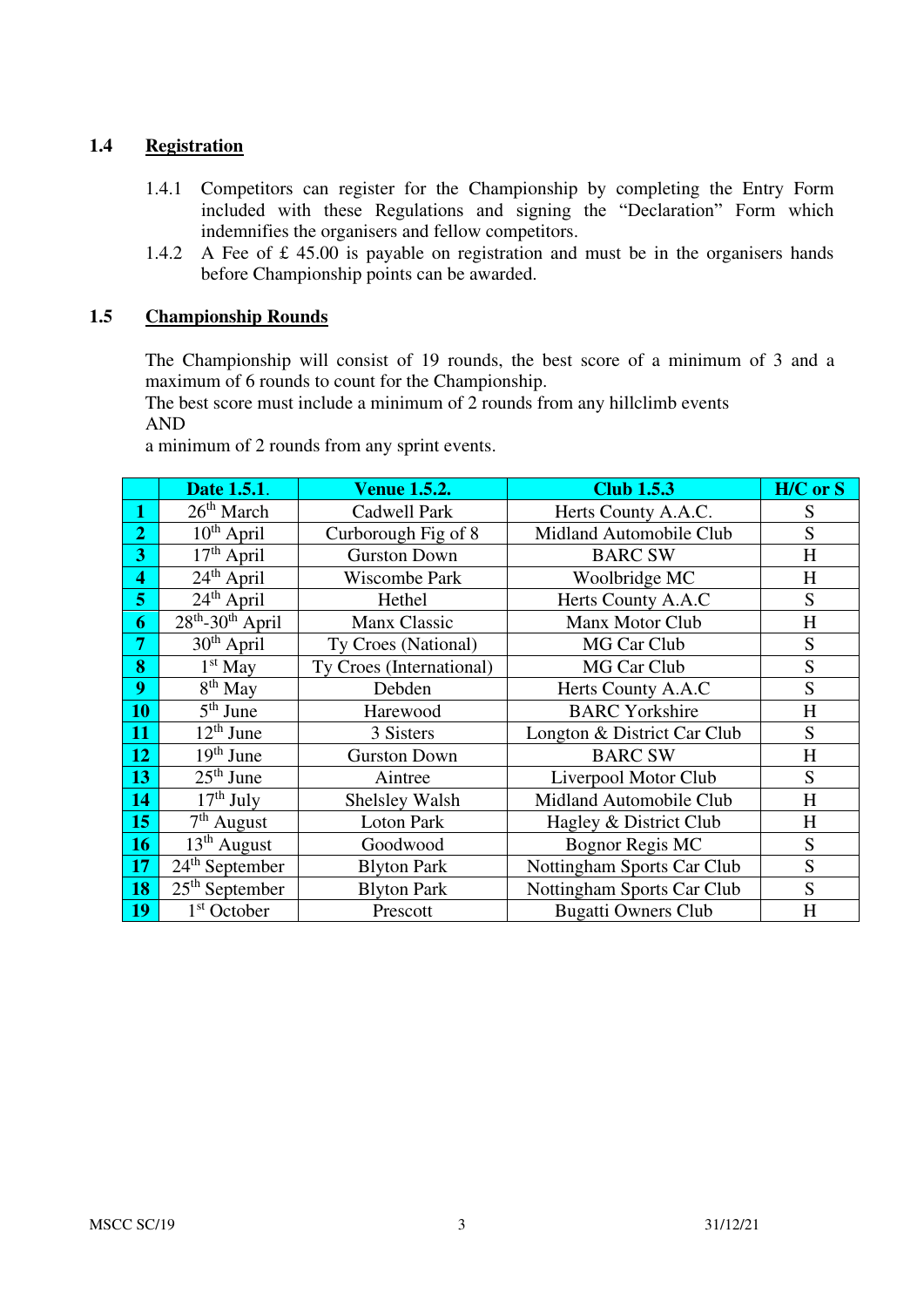#### **1.6 Scoring**

**1.6.1. a)** The scoring system is based on target times specific to each car and driver combination. The target time is determined by an algorithm, The algorithm uses vehicle parameters (power, mass, drag coefficient and tyre friction coefficient) and circuit information deduced from satellite image analysis to simulate a run of any particular course for each entrant vehicle.

The power is calculated from the harmonic mean BHP of the engine at the flywheel (BHP). Northampton Motorsport have been appointed as the MSCC reference rolling road and opportunities will be provided for contenders to have power runs on the Northampton Motorsport rolling road.

The harmonic mean BHP is calculated from the Torque data extracted from the rolling road. The BHP is calculated using the torque at 3 points in the power run –

Torque at Maximum engine revolutions

Torque at (Max engine revolutions-1000RPM)

Torque at (Max engine revolutions-2000RPM)

The mass, defined as the Kerbside weight, will be validated for all entered cars once per season. Kerbside weight is defined as the weight of the car, including driver (in race overalls, helmet, shoes and gloves), in the condition in which it is presented to the start-line ready for competitive timed runs. It is assumed the car will be carrying 10 litres of fuel.

Each competitor must nominate a tyre category – List 1a, List 1b or List 1c on their entry form when registering for the championship.

The tyre category determines the type of tyre the competitor is permitted to run during the year.

An example of the data parameters calculated for each competitor is included in Appendix 17.

An example of the calculation of a target time for a specific competitor at a sample circuit is included in Appendix 18.

**1.6.1** b) Points will be awarded based upon a performance scoring system.

Each driver's best recorded time will be calculated as a percentage of the respective target time – ( ( (Recorded Time/Target Time)  $*$  100)-200) $*(-1)$  = Score.

The driver with the highest score will be the winner. All scores will be calculated to one decimal point.

If the winner scores less than 100 points, then his score will be uplifted to 100 points. In this instance, each competitors score will be uplifted by the same numerical value.

#### **Example 1**

A competitor records a fastest time of 78.47 seconds and his target time is 76.23 seconds. His calculated score is  $(((78.47/76.23)*100)-200)*(-1) = 97.1$  points. If he achieves the highest score on the day, add 2.9 points to each competitors score.

**1.6.1 c)** In a Morgan only class, where there is a points tie on handicap from a particular run, that run shall be ignored and the Class Award on the day shall be made using times achieved in the respective competitor's second best timed runs, but the championship points will be awarded from the times of the best runs.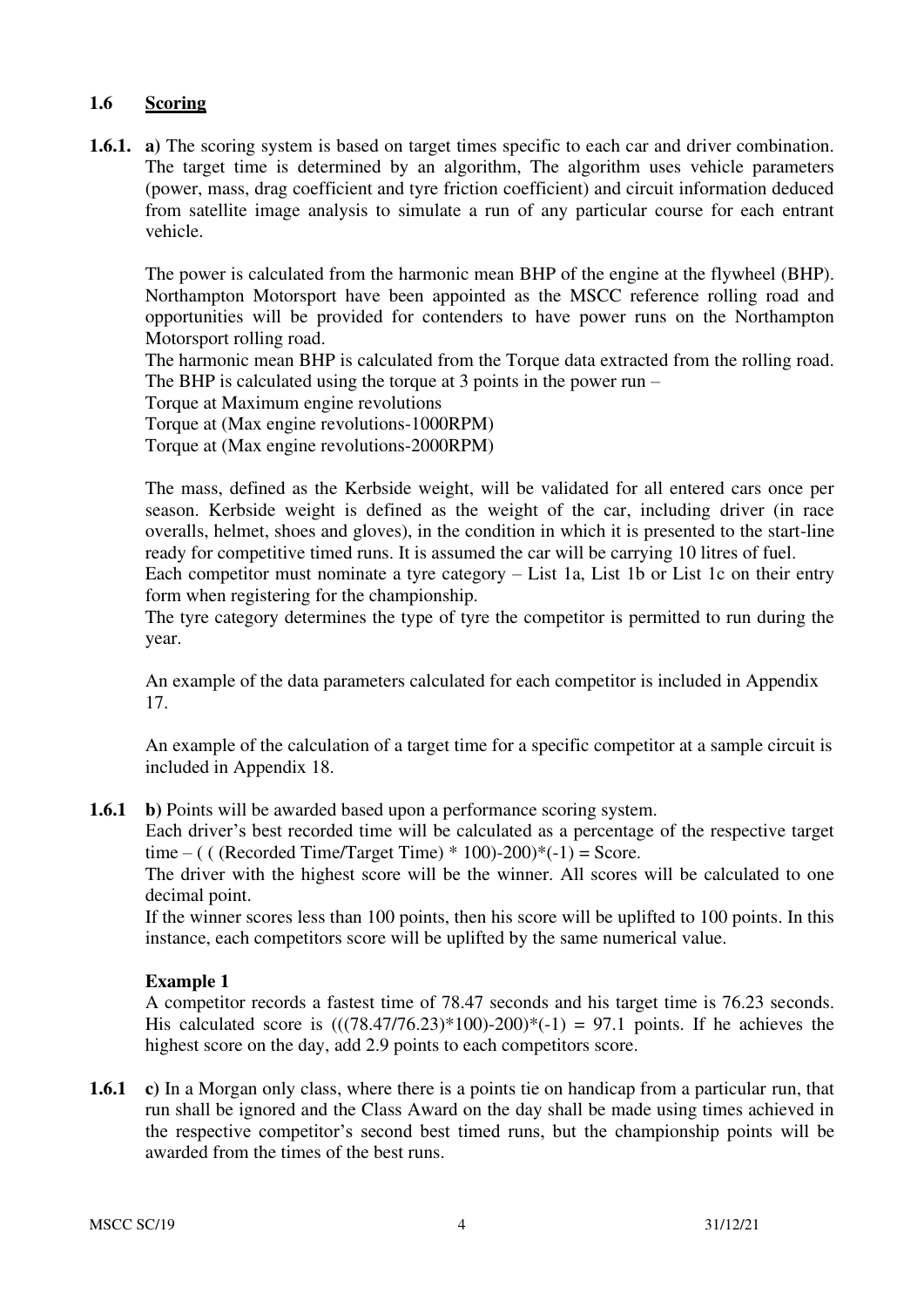- **1.6.1 d)** Irrespective of any separation (by an organising club) of registered competitors in this championship into two or more classes; points will be awarded as if all competitors are in a single class, and position in the class, as defined by the organising club shall have no relevance to points awarded under these regulations.
- **1.6.1 e**) A competitor will only be eligible to score points if he/she has completed at least one competitive timed run.
- **1.6.1 f)** A competitor will be deemed to have competed at an event if he/she has started at least one practice run.

#### **1.6.2. Ties**

In the event of a tie occurring, in the overall championship, either in the overall winner's awards or within any Class, the  $7<sup>th</sup>$ ,  $8<sup>th</sup>$  and so on best scores will be included to determine the outcome.

If the competitors have only competed in 6 events or less, the highest mean score per event, will be used to determine the outcome.

Failing this, if the competitors have achieved equal mean scores per event, the highest individual event score(s) achieved throughout the season will be used to determine the outcome.

#### **1.6.3. Championship Points Appeal**

Any appeal against points awarded (or not awarded) must be lodged within 7 Days of the first publication of Championship results for any particular round. Any appeals must be lodged with the Championship Co-Ordinator in accordance with C6.5.

#### **Awards**

**1.7.1** At the end of the Season, awards will be made on the following basis:

A Competitor is only eligible for an award if he/she has scored points in a minimum of 3 Championship rounds.

The Competitor amassing the HIGHEST total score from his or her SIX Best Scores will win their respective Class and the next highest score will come second etc. Awards will be made in the following manner i.e.

| Up to 3 Competitors in Class     | $---$ | Award to first in Class only      |
|----------------------------------|-------|-----------------------------------|
| Up to 6 Competitors in Class     | $---$ | Awards to first and second.       |
| More than 6 Competitors in Class | $---$ | Awards to first, second and third |

The OVERALL Championship Winner will be the Competitor who gains the highest Score from his or her minimum of 3 and maximum of 6 Best Scores irrespective of Class. This Competitor will receive the Championship winner's award only and will forfeit the Class award, which will be given to the second competitor in that Class.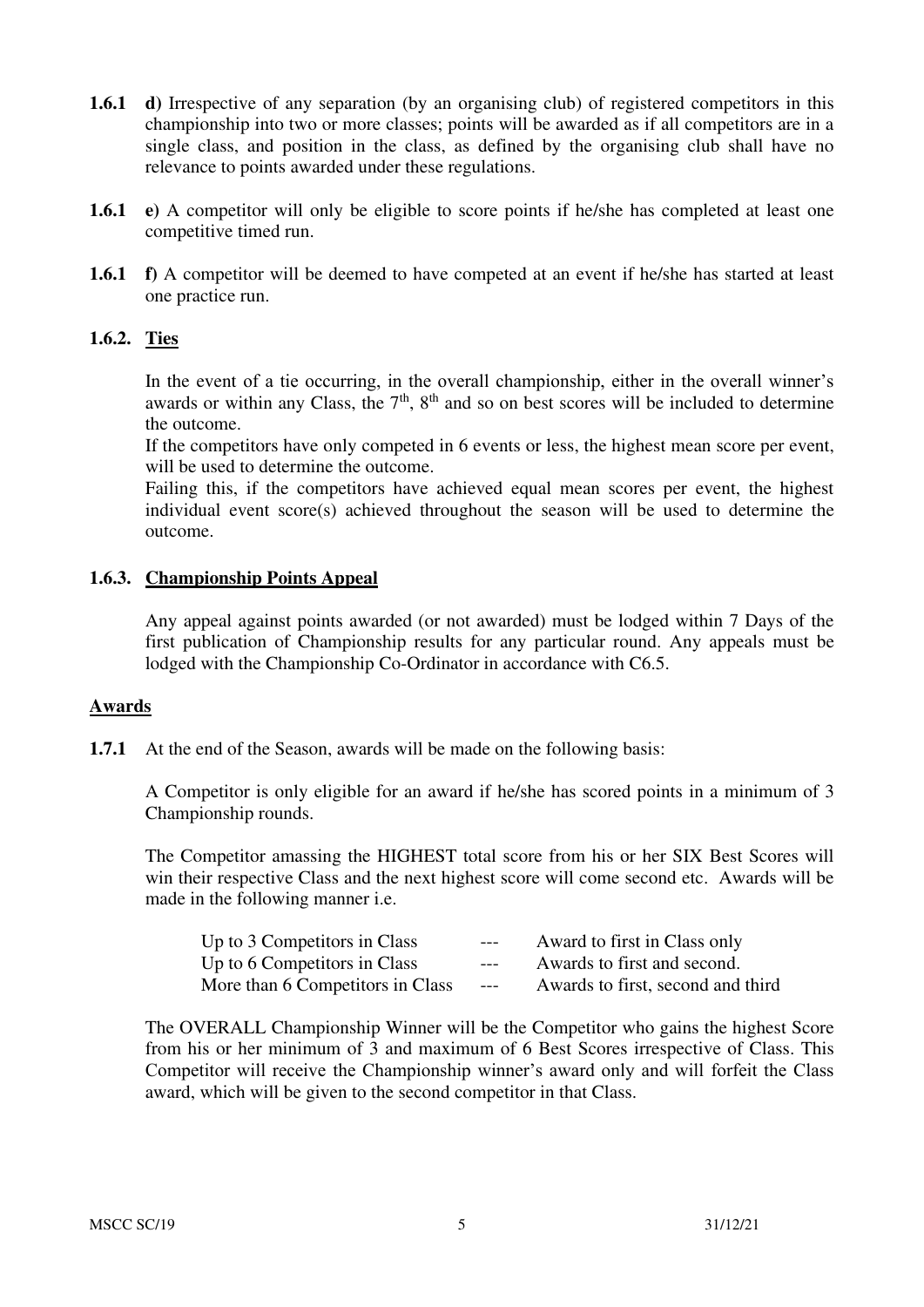A Ladies award will be presented if 3 or more ladies register for the championship. The Ladies award will be given on the same basis as the overall winner, and any Class award will be forfeited, however, if a class award is achieved, the option to receive the class award instead of the Ladies award will be given. If this is accepted, the Ladies award will be forfeited and be presented to the second lady competitor in the Championship.

A Novice award will be given for the best score from a Competitor who is competing in his/her 1<sup>st</sup> season and has not been awarded any Class award.

An Improver's award will be given for the Competitor, who is judged by the Championship Organisers, to have achieved the greatest overall improvement in performance from the previous season and has not previously won a Class award.

- **1.7.2** These awards will be cups or plaques and will be perpetual.
- **1.7.3** The **New Elms Classic Cup** award will be presented to the Competitor who gains the 3 best scores, of which at least one must be from each discipline (hillclimb and sprint), from 5 nominated championship events. Competitors will be required to compete at a minimum of 3 of the nominated championship events to be eligible for the award.

The nominated championship events will be –

Harewood, Aintree, Goodwood, Prescott and Shelsley.

In the event of a tie, the competitor who achieves the best aggregate difference from his/her class target time at the 3 best score events will be judged to be the winner.

#### **1.8 Championship Regulation Amendments**

Any amendments to the regulations for the forthcoming season, will be made on an annual basis at the Drivers Meeting to take place at the end of the current season.

All amendments will be democratically agreed by all individuals present. Only individuals who are currently registered championship competitors will be eligible to vote during this process.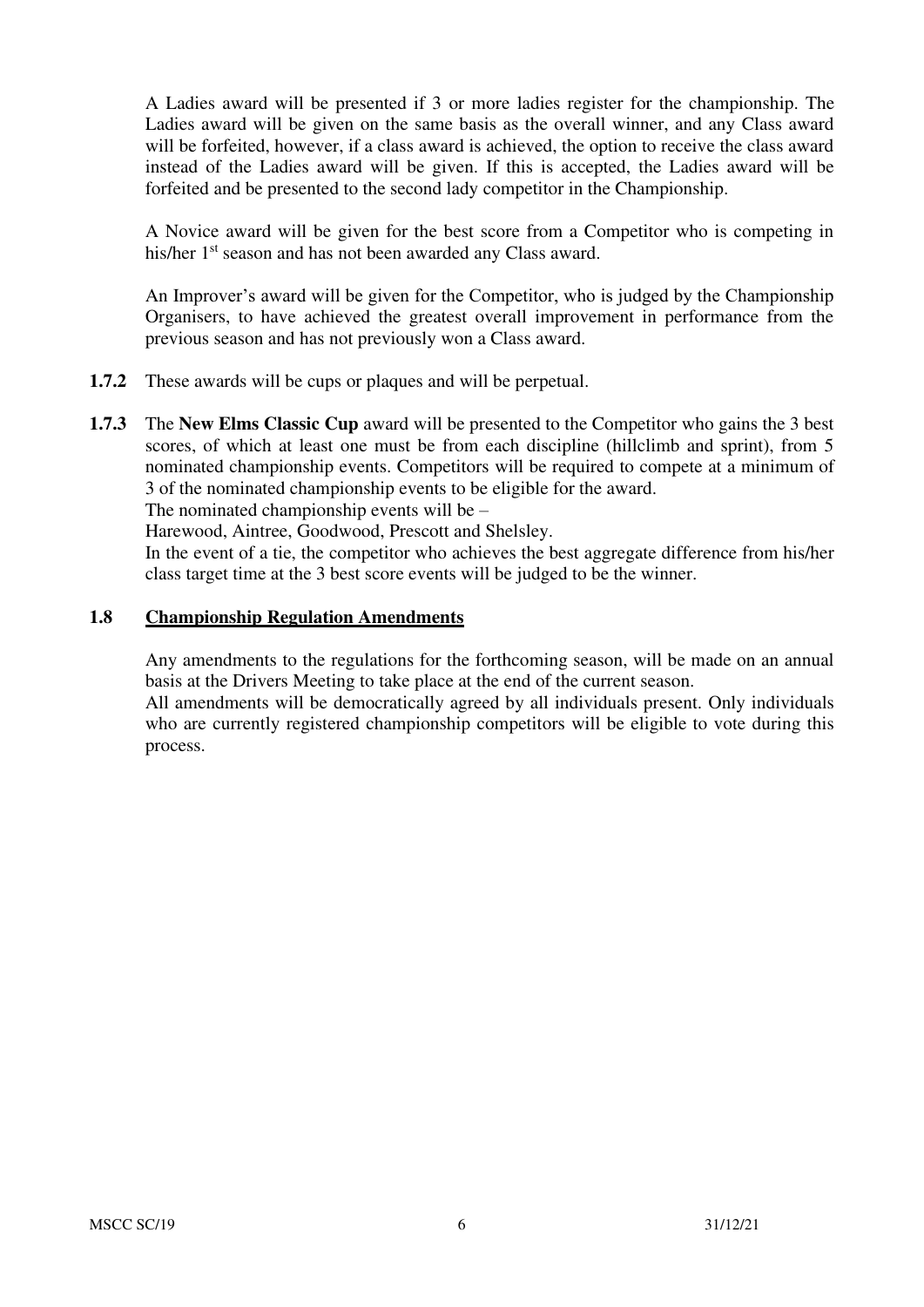#### **2 SPORTING REGULATIONS – JUDICIAL PROCEDURES IN ACCORDANCE WITH SECTION C (COMPETITORS: BREACH OF REGULATIONS) OF THE**  YEAR BOOK AND THESE CHAMPIONSHIP **REGULATIONS**

It should be noted that the Eligibility Scrutineer is at liberty to examine any vehicle at any time during the Championship as set-out in Section  $(C, 3.1, 3.5)$  in the Motorsport UK Year Book. Similarly, any protests would be in accordance with Section (C5.1 to 5.7).

#### **3. SPECIFIC CHAMPIONSHIP REGULATIONS**

- 3.1 By registering for the Championship all competitors and their associates commit to positively promote and demonstrate the Motorsport UK's Respect Code which is appended to these regulations (Appendix 1).
- 3.1.1. Where any reports of disrespectful conduct are judged to be well founded the Championship organisers may issue warnings or require remedial actions and/or report the matter to the Championship Stewards who may impose appropriate penalties which can include loss of Championship points and/or race bans through to Championship Expulsion and referral to Motorsport UK.
- 3.1.2. It is imperative that we promote the safety and wellbeing of young people and adults at risk. In addition to this all participants must be aware of their behaviour and conduct at all times and abusive language and harmful behaviour will not be tolerated. Any such incidents must be reported to the Championship Coordinator and/or Safeguarding Officer who will also relay the report Motorsport UK. Details of the Motorsport UK Policies and Guidelines are available at [www.motorsportuk.org/resource-centre](http://www.motorsportuk.org/resource-centre) by selecting Policies and Guidelines.

#### **4. TECHNICAL REGULATIONS**

- **4.1.** Any four wheeled Morgan car is eligible to compete in the Championship. All vehicles must comply with the Motorsport UK Technical Regulations for Hillclimb and Sprint vehicles as laid down in Section (J) (Common Regulations for Vehicles), Section (S) (Specific Regulations for Sprints, Hill Climbs and Drag Racing) and Section (K) (Safety Criteria) to be found in the Motorsport UK Year Book (Blue Book), 2022.
- **4.2.** The following Technical regulations governing each of the Classes are appropriate to the types of vehicles which have been entered in Morgan Speed Championships in previous years and do not necessarily conform to the maximum permitted modifications allowed by the Motorsport UK, or even the MSCC general systems of classification. However, they have been devised to enable cars to enter Motorsport UK Classes, but at the same time, to limit the extent to which money can buy success in the Standard Classes.
- **4.3.** Competitors are asked to study the following Technical Regulations to ensure that they enter the Class appropriate to their particular vehicle. If a competitor feels that the regulations do not cover their vehicle, they should contact a member of the organising group.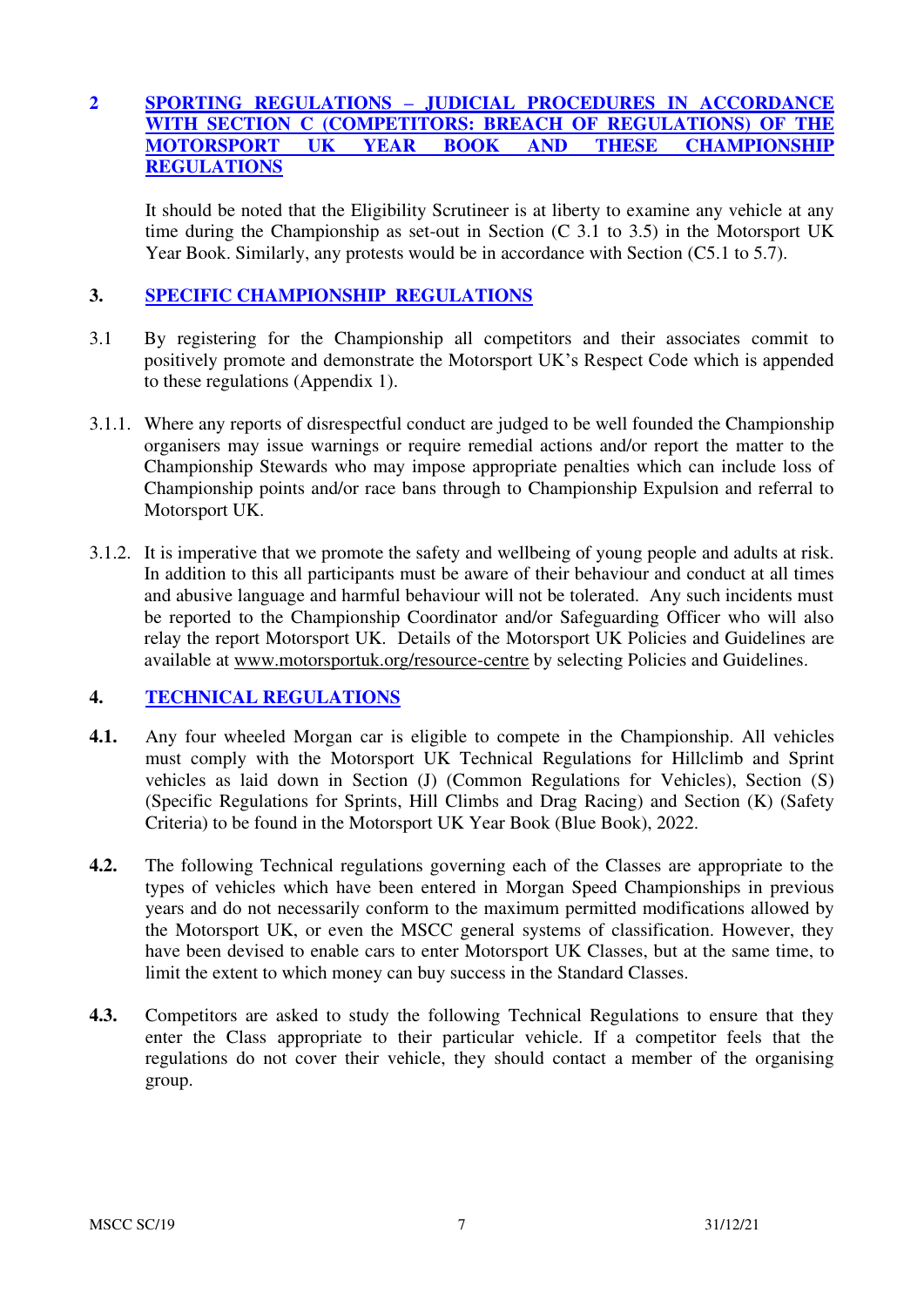# **4.4.** The Championship will be divided into Classes as follows:

# **Road Cars (S12)**

| Class 1h  | <b>Standard Morgan Series 1</b>                                     |
|-----------|---------------------------------------------------------------------|
| Class 1   | Standard Morgan 4/4 (Carburettor) up to 1701cc.                     |
| Class 2   | Standard Morgan 4/4 (Fuel Injected) CVH, Zetec up to 1800cc, Sigma. |
| Class 4   | Standard TR engined + 4 Morgan.                                     |
| Class 5b  | Standard Moss Box +8                                                |
| Class 6a  | Standard Morgan +4, 4/4 Duratec up to 1800cc, CVH/Zetec 4/4 (1801-  |
| 2000cc).  |                                                                     |
| Class 6b  | Standard Morgan +4 Duratec up to 2000cc                             |
| Class 8a  | Standard Morgan +4 Duratec up to 2000cc                             |
| Class 8b  | Standard 3,500cc Carburetted Plus 8                                 |
| Class 9a  | Standard Injected Plus 8 up to 4000cc.                              |
| Class 9b  | Standard Roadster 3.0/3.7                                           |
| Class 10b | Road-going Standard Plus 8 4.6                                      |
| Class 11b | Aero 8 over 4,400cc.                                                |
|           |                                                                     |

# **Modified Cars (S13)**

| Class 3   | Modified Morgan 4/4 up to 1750cc                               |
|-----------|----------------------------------------------------------------|
| Class 5a  | Modified TR engined $+4$ Morgan,                               |
| Class 7   | 4/4 Sport (Modified), Modified $4/4$ , $\& + 4$ (1751-2000cc). |
| Class 8c  | Modified $4/4$ , $& 4$ , $(1751-2000cc)$ .                     |
| Class 9c  | Modified $4/4$ , $& 4$ , $(1751-2000cc)$ .                     |
| Class 10a | Modified Plus 8, Modified Roadster, Aero 8 up to 4,400cc       |
| Class 10c | Modified Roadster 3.0                                          |
| Class 10d | Modified Roadster 3.7.                                         |
| Class 10e | Modified 4/4, $& 4$ , over 2000cc,                             |
| Class 11a | Racing Plus 8                                                  |
| Class 12  | <b>Modsports Morgans</b>                                       |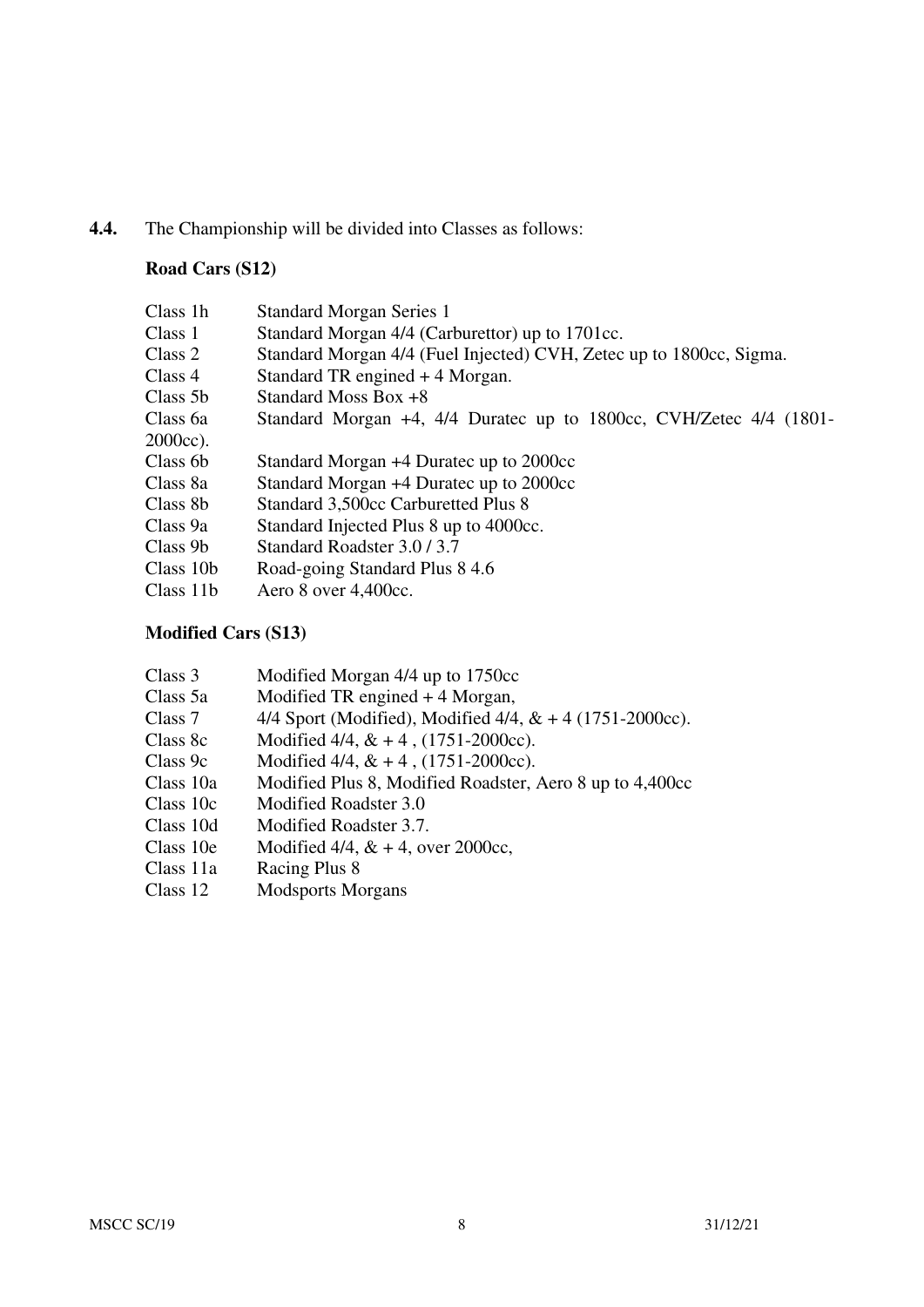#### **4.4.1. Class 1h Standard Series 1 4-4**

- Production engine units to be used 1122cc Coventry Climax for cars built before 1940, 1267cc Standard for cars built after 1940
- Engines may be balanced whilst retaining original manufacturer fitted components only.
- Standard camshafts and valves to be used.
- Standard exhausts to be used.
- Air cleaners optional.
- Production inlet manifolds to be retained, but choice of either Solex or Zenith carburettor fitted by the factory as a production item can be used.
- Standard Morgan suspension systems to be retained front and rear, front and rear end geometry to be retained. Rear axle lateral location devices such as Panhard Rods are not permitted.
- Body construction to be Morgan steel chassis, with timber frame and steel body panels. Floorboards to be of wood of equal thickness to factory standard.
- Road legal tyres to be fitted to 16" Dia. Wheels, 5"width available ex factory.
- Gearboxes to be 4 speed with production ratios.
- Braking Systems to be as fitted by factory.
- Axle to be as fitted by factory with production ratios to be retained.
- Standard production ignition systems to be retained.

#### **4.4.2. Class 1 Standard 4/4 (up to 1701cc)**

- Non fuel injected production engine units to be used ie (Ford Pre. Xflow, Kent, CVH or Fiat).
- Engines may be balanced whilst retaining original manufacturer fitted components only.
- Standard camshafts and valves to be used.
- Choice of exhausts from Standard 4/4 range including Stainless copies.
- Air cleaners optional.
- Production inlet manifolds to be retained, but choice of any carburettor fitted by the factory as a production item can be used. A list of such carburettors is available.
- Standard Morgan suspension systems to be retained front and rear, front and rear end geometry to be retained but adjustable telescopic dampers may be used front and rear. Brake reaction stays may be fitted to the front crossframe. Rear axle lateral location devices such as Panhard Rods are permitted.
- Body construction to be Morgan steel chassis, with timber frame and either steel or aluminum body panels. GRP wings of roadgoing weight, ie. (not lighter than aluminum) may be used. Floorboards to be of wood of equal thickness to factory standard.
- Road legal tyres to be fitted to max. 15inch Dia. Wheels of a width available ex factory.
- Gearboxes to be 4 or 5 speed with production ratios.
- Braking Systems to be as fitted by factory.
- Salisbury or BTR rear axles, with production ratios to be retained.
- Production ignition systems to be retained, but contact breakers may be replaced by a "pointless" system.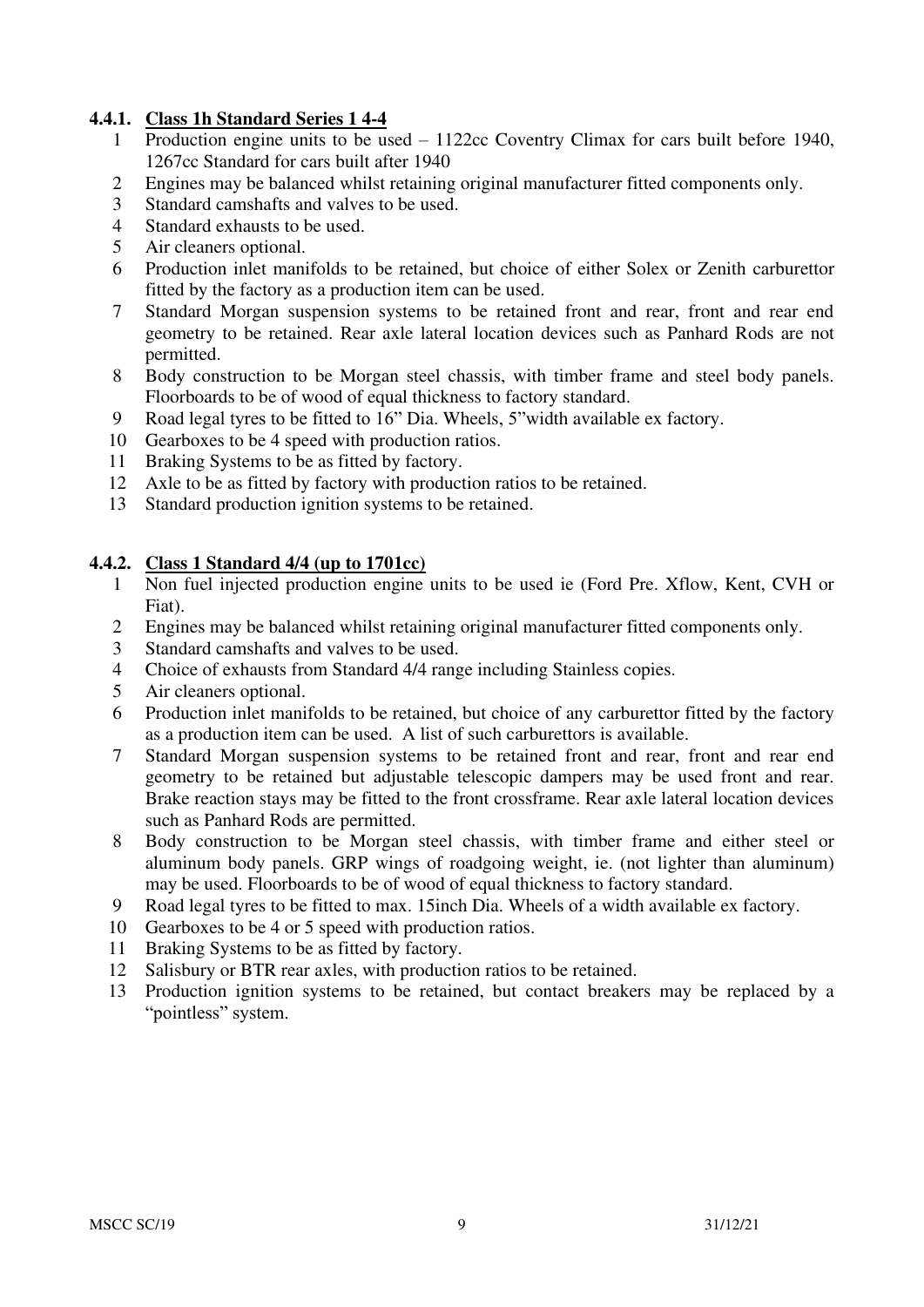## **4.4.3. Class 2 Standard 4/4 (up to 1800cc)**

- 1 Fuel injected production engine units to be used ie (Ford CVH, Zetec, Sigma).
- 2 Engines may be balanced whilst retaining original manufacturer fitted components only.<br>3 Standard camshafts and valves to be used
- Standard camshafts and valves to be used.
- 4 Choice of exhausts from Standard 4/4 range including Stainless copies permitted on CVH and Zetec engines only.
- 5 Air cleaners optional.
- 6 Fuel injection and engine management systems to be as fitted by factory. Remapping of ECU or alterations to injection systems not allowed.
- 7 Standard Morgan suspension systems to be retained front and rear, front and rear end geometry to be retained but adjustable telescopic dampers may be used front and rear. Brake reaction stays may be fitted to the front crossframe. Rear axle lateral location devices such as Panhard Rods are permitted.
- 8 Body construction to be Morgan steel chassis, with timber frame and either steel or aluminum body panels. GRP wings of roadgoing weight, ie. (not lighter than aluminum) may be used. Floorboards to be of wood of equal thickness to factory standard.
- 9 Road legal tyres to be fitted to max. 15inch Dia. Wheels of a width available ex factory. 4/4 Sport - road legal tyres to be fitted to standard 15inch Dia. wheels and tyres of dimensions available ex factory.
- 10 Gearboxes to be 5 speed with production ratios.
- 11 Braking Systems to be as fitted by factory.
- 12 Salisbury or BTR rear axles, with production ratios to be retained.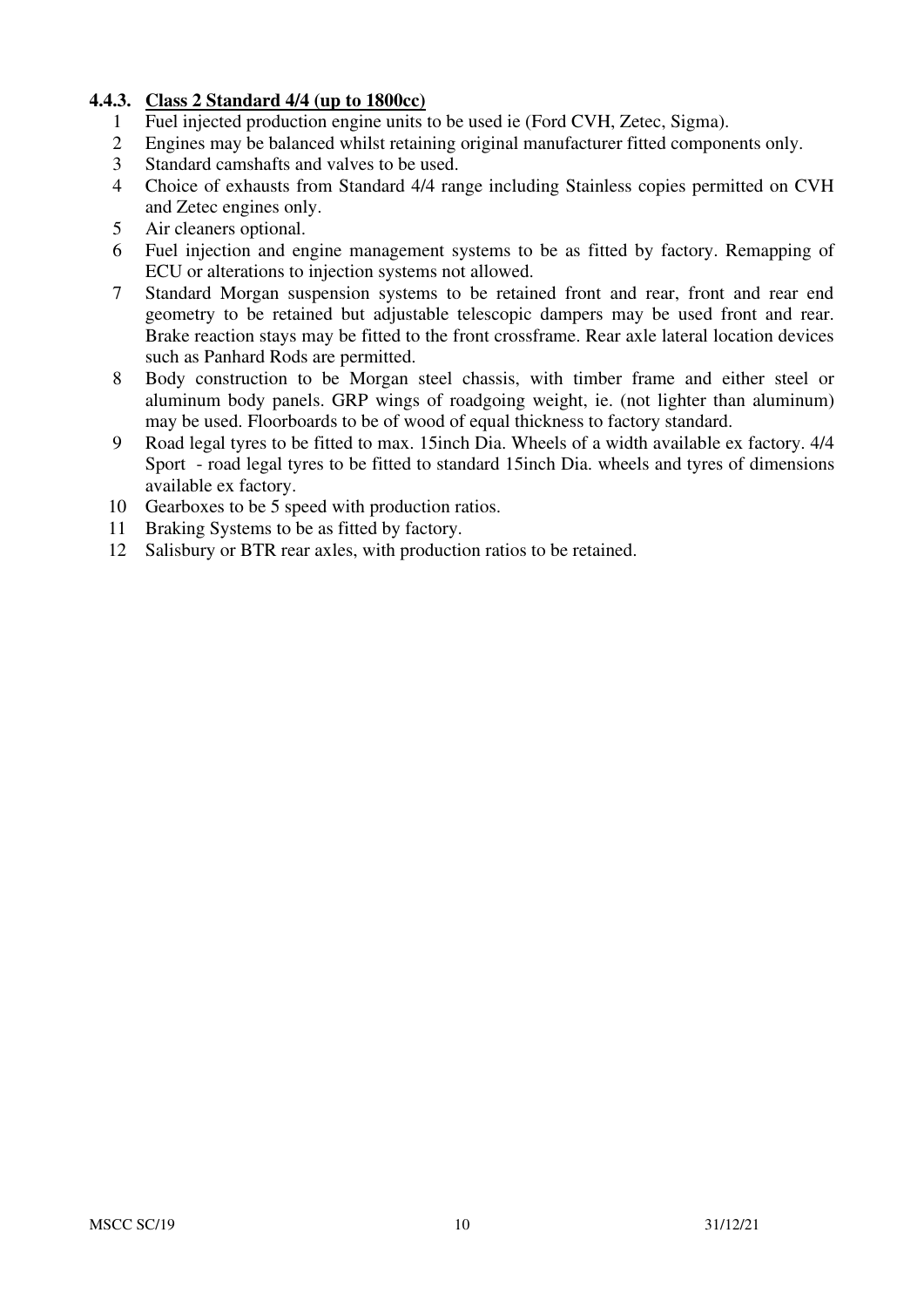#### **4.4.4. Class 3 Modified 4/4 (up to 1750cc) Class 3a Modified 4/4 exc 4/4 Sport**

- 1. The same engine units as for Standard 4/4s are to be used, plus other engine derivatives i.e. (Lotus twin cams, BDA etc), providing the capacity does not exceed 1750cc.
- 2. Unlimited performance modifications are permitted, in accordance with Motorsport UK regulations. See Appendix for separate rule in respect of forced induction.
- 3. Total exhaust system optional.
- 4. Total carburation system optional, but pump fuel must be used.
- 5. Standard Morgan suspension systems to be used front and rear, but front end geometry optional and at rear, panhard rods and anti tramp bars allowed.
- 6. Morgan steel chassis to be used, but body construction optional. Vehicle silhouette to be accurately retained.
- 7. Tyre sizes and wheels optional.
- 8. Any production gearbox from the standard 4/4 range to be used, with ratios free.
- 9. Salisbury or BTR rear axles to be used and ratios free.

# **Class 3b Modified 4/4 Sport**

- 1. Fuel injected production engine units to be used ie (Ford Sigma).
- 2. Engines may be balanced whilst retaining original manufacturer fitted components only.
- 3. Standard camshafts and valves to be used.
- 4. Exhaust systems free.
- 5. Air cleaners optional.
- 6. Inlet Manifolds, fuel injection and engine management systems free.
- 7. Standard Morgan suspension systems to be retained front and rear, front and rear end geometry to be retained but adjustable telescopic dampers may be used front and rear. Brake reaction stays may be fitted to the front crossframe. Rear axle lateral location devices such as Panhard Rods are permitted.
- 8. Body construction to be Morgan steel chassis, with timber frame and aluminum body panels. GRP wings of roadgoing weight, ie. (not lighter than aluminum) may be used. Floorboards to be of wood of equal thickness to factory standard.
- 9. Road legal tyres to be fitted to standard 15inch Dia. wheels and tyres of dimensions available ex factory.
- 10. Gearboxes to be 5 speed with production ratios.
- 11. Braking Systems to be as fitted by factory.
- 12. Salisbury or BTR rear axles to be used and ratios free.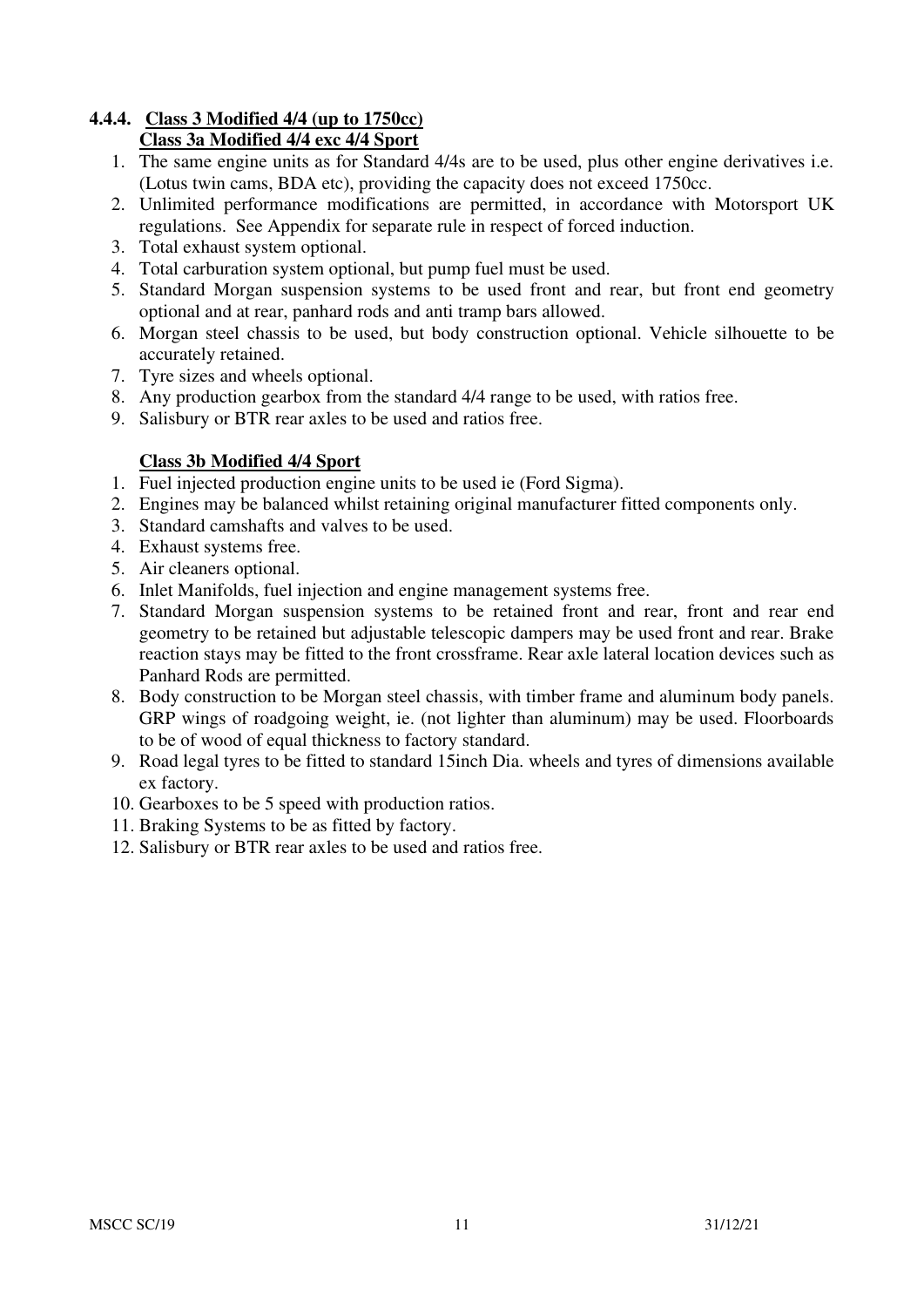# **4.4.5. Class 4 Standard TR Engined Plus 4.**

- 1 Engines from Vanguard to TR4 to form basis of power units, but excluding Supersports specification.
- 2 Engines may be balanced whilst retaining original manufacturer fitted components only.
- 3 Standard camshafts and valves to be used.
- 4 Choice of exhaust system from standard Plus 4 range, including stainless copies, but excluding Supersports spec.
- 5 Air cleaners optional.
- 6 Choice of any carburettor fitted by the factory as a production item can be used but excluding Supersports spec. A list of such carburettors is available.
- 7 Standard Morgan suspension systems to be retained front and rear, front and rear end geometry to be retained but adjustable telescopic dampers may be used front and rear. Brake reaction stays to front crossframe and anti tramp bars at rear allowed. Floorboards to be of wood of equal thickness to factory standard.
- 8 Body construction to be Morgan steel chassis, with timber frame and either steel or aluminum body panels. GRP wings of roadgoing weight, i.e. (not lighter than aluminum), allowed.
- 9 Road legal tyres to be fitted to 15 or 16 inch Dia. Wheels of a width available ex. Factory.
- 10 Braking Systems to be as fitted by factory.
- 11 Rear axles and gearboxes to be standard production units.

#### **4.4.6. Class 5 Modified TR Engined Plus 4 & Standard Moss Box Plus 8 Class 5a Modified TR Engined Plus 4.**

- 1. Engines to be from Vanguard TR4 range, including Supersports Specification or higher spec.
- 2. Any performance modification allowed in accordance with Motorsport UK Regulations.
- 3. Exhaust system optional.
- 4. Carburation systems optional.
- 5. Standard Morgan suspension to be retained front and rear, but front end geometry optional and rear end axle may be located using panhard rods, anti-tramp bars etc.
- 6. Morgan steel chassis to be used, but body construction optional. Vehicle silhouette to be accurately retained.
- 7. Tyre and wheel sizes optional.
- 8. Production rear axles and gearboxes to be retained but ratios free.

# **Class 5b Standard Moss Box 3,500cc Plus 8,**

- 1. The engine must remain in the same state of tune as ex. Factory.
- 2. Engines may be balanced whilst retaining original manufacturer fitted components only.
- 3. Standard camshafts and valves to be used.
- 4. Production inlet manifolds to be retained, but choice of any carburettor fitted by the factory as a production item can be used. A list of such carburettors is available.
- 5. Standard Morgan suspension systems to be retained front and rear, front and rear end geometry to be retained but adjustable telescopic dampers may be used front and rear. Brake reaction stays may be fitted to the front crossframe and rear axle may be located using panhard rods, anti-tramp bars etc.
- 6. Bodywork must be conventional Morgan steel chassis, timber frame and either steel or alloy body panels. GRP wings, not lighter than aluminium allowed. Floorboards to be of wood of equal thickness to factory standard.
- 7. Gearbox to be of "Moss" type and specification as fitted ex factory.
- 8. Braking Systems to be as fitted by factory.

MSCC SC/19 12 31/12/21 9. Road legal tyres of profile no lower than 70 section to be fitted to standard ex. Factory rims.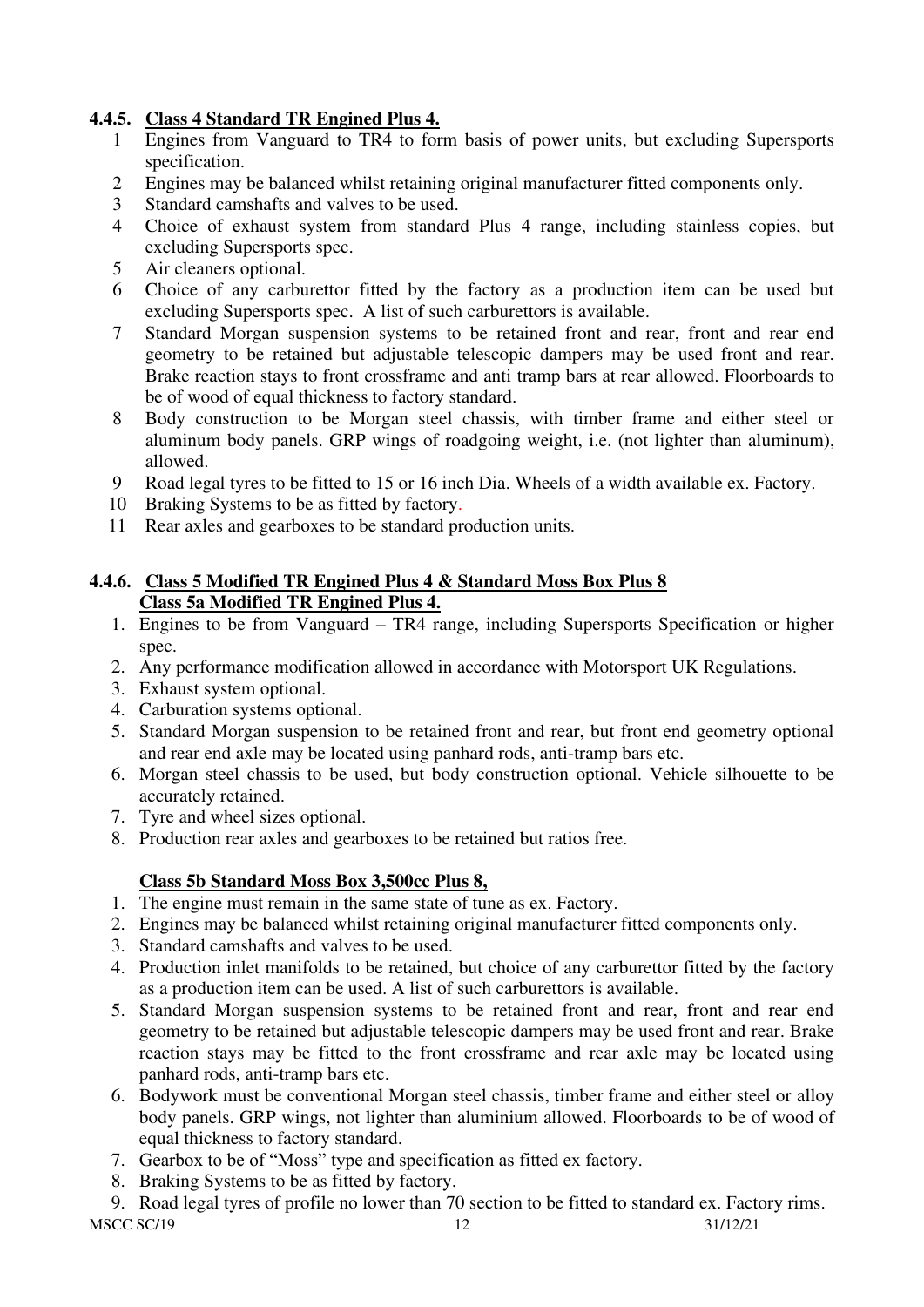#### 10. Any production rear axle from the standard Plus 8 range to be used, with production ratios. **4.4.7. Class 6 Standard + 4, Standard Zetec 4/4. (1801-2000cc), Standard Duratec 4/4 (1800cc), Standard +4 Duratec.**

## **Class 6a Standard + 4, Standard Zetec 4/4. (1801-2000cc), Standard Duratec 4/4 (1800cc),**

- 1. Production engine units to be used Fiat TC, Rover M16 & T16 engines, Ford CVH, Ford Zetec TC, or earlier engines of appropriate capacity. Ford Duratec engines of a maximum capacity of 1800cc
- 2. Engines may be balanced whilst retaining original manufacturer fitted components only.
- 3. Standard production camshafts and valves to be retained.
- 4. Choice of exhausts from standard range, including stainless copies on all engine types.
- 5. Air cleaners optional.
- 6. Production carburation, ignition and engine management systems to be retained.
- 7. Standard Morgan suspension systems to be retained front and rear, front and rear end geometry to be retained but adjustable telescopic dampers may be used front and rear. Brake reaction stays to front crossframe and anti tramp bars at rear allowed. Rear axle lateral location devices such as Panhard Rods are permitted.
- 8. Body construction to be Morgan steel chassis and timber frame, with either steel or aluminum body panels. GRP wings of roadgoing weight i.e (Not lighter than aluminum) may be used.
- 9. Road legal tyres to be fitted to 15" dia. wheels of a width available ex. factory. Floorboards to be of wood of equal thickness to factory standard.
- 10. Salisbury or BTR rear axles, with production ratios to be retained.
- 11. Braking Systems to be as fitted by factory.
- 12. Gearboxes to be production units with production ratios.

#### **Class 6b Standard + 4 Duratec**

- 1. Production engine units to be used Ford Duratec engines of a maximum capacity of 2000cc
- 2. Engines may be balanced whilst retaining original manufacturer fitted components only.
- 3. Standard production camshafts and valves to be retained.
- 4. Choice of exhausts from standard range, including stainless copies on all engine types.
- 5. Standard air cleaners to be retained.
- 6. Production ignition and engine management systems to be retained.
- 7. Standard Morgan suspension systems to be retained front and rear, front and rear end geometry to be retained but adjustable telescopic dampers may be used front and rear. Brake reaction stays to front crossframe allowed. Rear axle lateral location devices such as Panhard Rods are permitted. Anti tramp bars at rear are not permitted.
- 8. Body construction to be Morgan steel chassis and timber frame, with either steel or aluminum body panels. GRP wings of roadgoing weight i.e (Not lighter than aluminum) may be used.
- 9. Road legal tyres to be fitted to 15" dia. Wheels, maximum 6" width. Maximum tyre width 205mm. Floorboards to be of wood of equal thickness to factory standard.
- 10. BTR rear axles, with production ratios to be retained.
- 11. Braking Systems to be as fitted by factory.
- 12. Gearboxes to be production units with production ratios.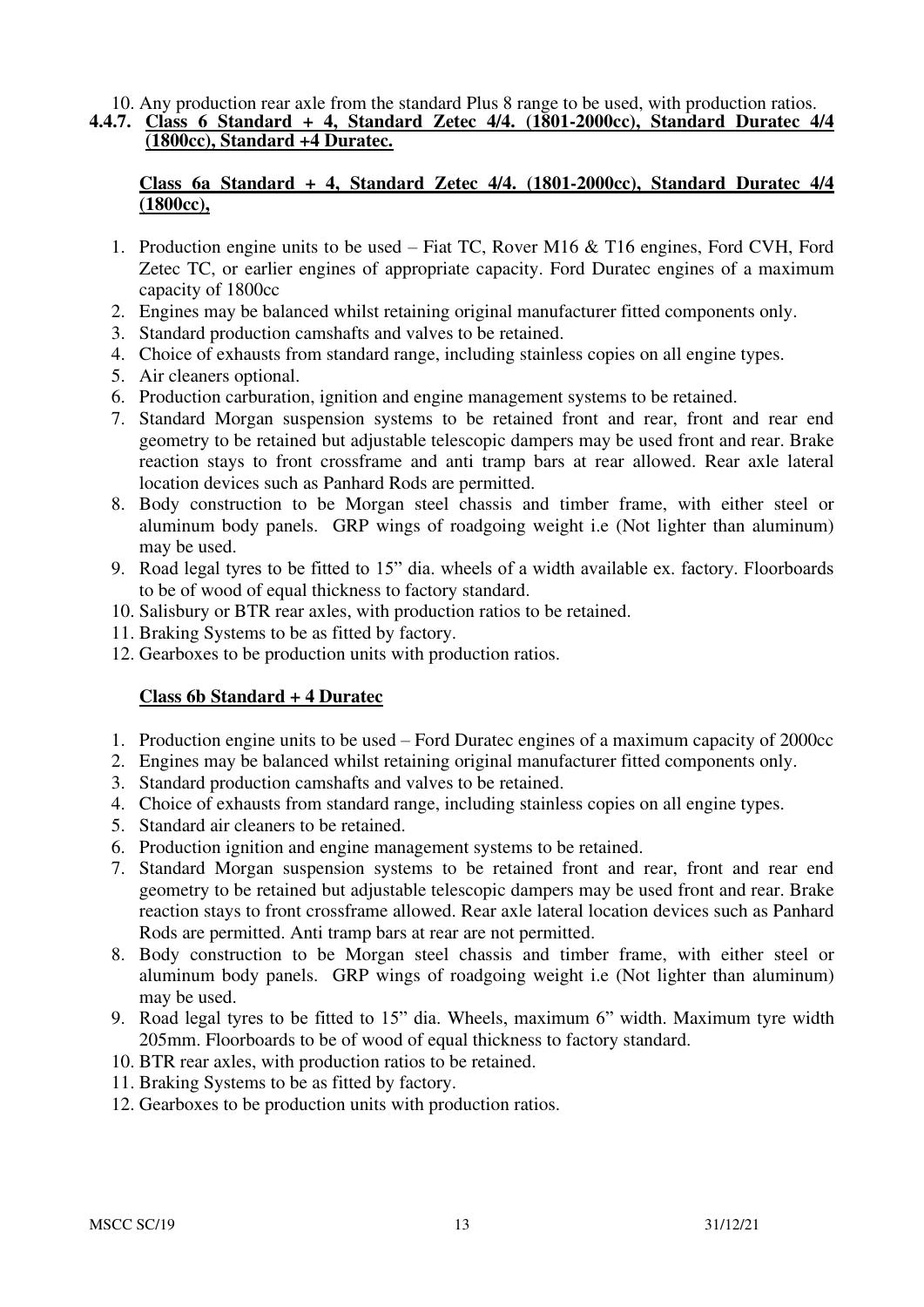## **4.4.8. Class 7 Modified 4/4, 4/4 Sport or Plus 4**

#### **Class 7a Modified 4/4 or Plus 4**

- 1. Engines to be of 4 cylinder configuration only, capacity limited to 2000cc.
- 2. Engine power output to be limited to 185 BHP at the flywheel. **Zetec Engines**
- 3. Unlimited performance modifications allowed in accordance with Motorsport UK regulations within the following conditions -
- 4. Fuelling by carburation or ex-factory injection/air intake systems.
- 5. Engine management systems free.
- 6. Exhaust system free. **Duratec Engines**
- 7. Unlimited performance modifications allowed in accordance with Motorsport UK regulations within the following conditions -
- 8. Standard ex factory engines only.
- 9. Fuelling and air intake systems free.
- 10. Engine management systems free.
- 11. Exhaust system free.
- 12. Forced induction systems not allowed.
- 13. Standard Morgan suspension systems to be retained front and rear but front end geometry free and rear axle may be located using panhard rods, anti-tramp bars etc.
- 14. Morgan steel chassis to be used, but body construction optional. Vehicle silhouette to be accurately retained.
- 15. Tyre and wheel sizes optional.
- 16. Salisbury or BTR rear axles to be used and ratios free.
- 17. Gearboxes to be production ex factory units, but ratios free.

#### **Class 7b 4/4 Sport**

- 1. Fuel injected production engine units to be used ie (Ford Sigma).
- 2. Unlimited performance modifications allowed in accordance with Motorsport UK regulations.
- 3. See separate rule re-forced induction in Appendix.
- 4. Exhaust system optional.
- 5. Ignition and engine management systems free.
- 6. Standard Morgan suspension systems to be retained front and rear, front and rear end geometry to be retained but adjustable telescopic dampers may be used front and rear. Brake reaction stays may be fitted to the front crossframe. Rear axle lateral location devices such as Panhard Rods are permitted.
- 7. Morgan steel chassis to be used, but body construction optional. Vehicle silhouette to be accurately retained.
- 8. Tyre and wheel sizes optional.
- 9. BTR rear axles to be used and ratios free.
- 10. Gearboxes to be production ex factory units, but ratios free.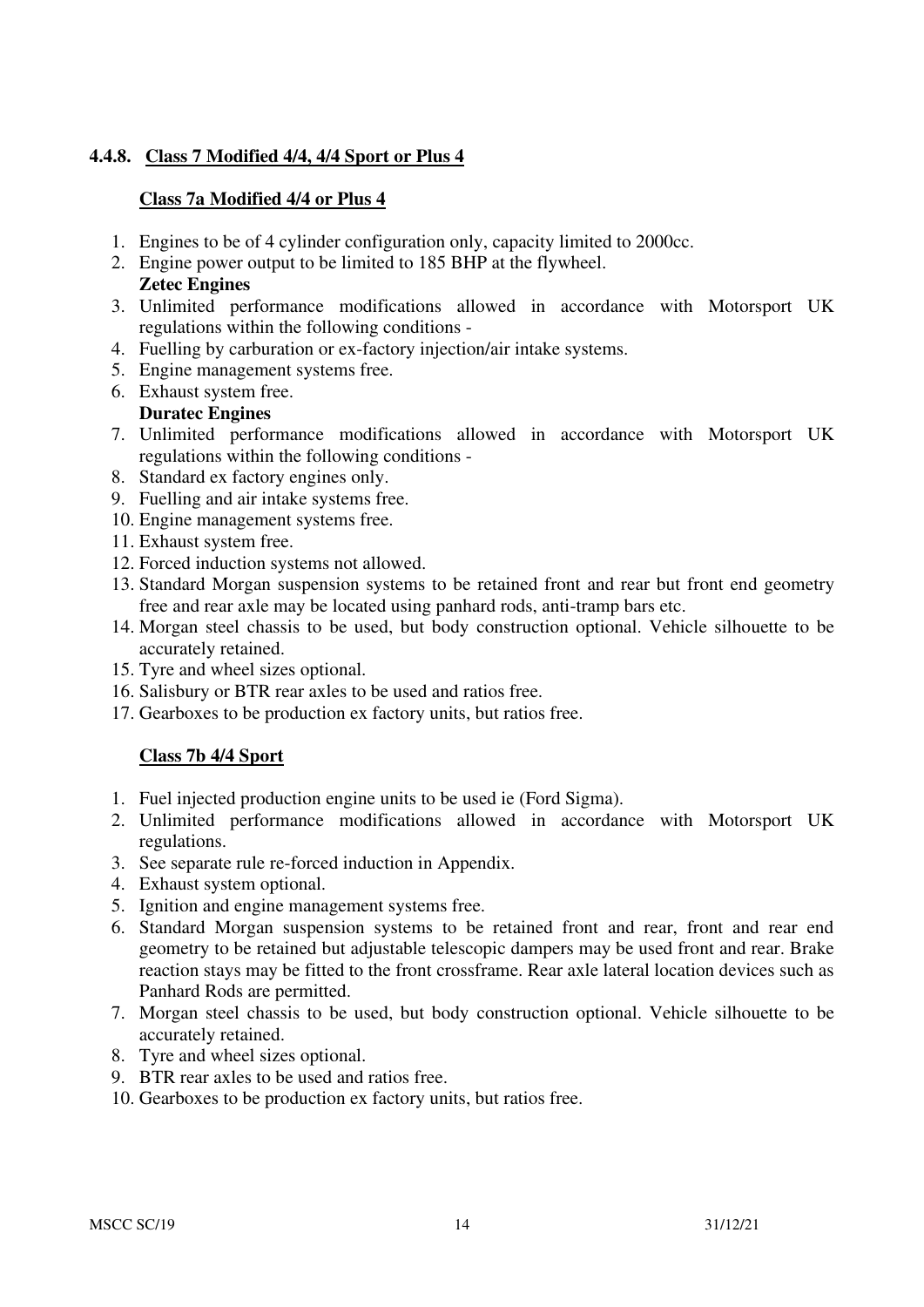#### **4.4.9. Class 8 Standard Plus 4 Duratec, Standard 3,500cc Plus 8, Class 8a Standard + 4 Duratec**

- 1. Production engine units to be used Ford Duratec up to 2000cc.
- 2. Engines may be balanced whilst retaining original manufacturer fitted components only.
- 3. Standard production camshafts and valves to be retained.
- 4. Choice of exhausts from standard range, including stainless copies.
- 5. Air cleaners optional.
- 6. Production ignition and engine management systems to be retained.
- 7. Standard Morgan suspension systems to be retained front and rear, front and rear end geometry to be retained but adjustable telescopic dampers may be used front and rear. Brake reaction stays to front crossframe and anti tramp bars at rear allowed. Rear axle lateral location devices such as Panhard Rods are permitted. Morgan Motor Company 4 link or Suplex 5 link also permitted for rear suspension assembly.
- 8. Body construction to be Morgan steel chassis and timber frame, with aluminum body panels. GRP wings of roadgoing weight i.e (Not lighter than aluminum) may be used.
- 9. Road legal tyres to be fitted to 15" dia. wheels of a width available ex. factory. Floorboards to be of wood of equal thickness to factory standard.
- 10. BTR rear axles, with production ratios to be retained.
- 11. Braking Systems to be as fitted by factory.
- 12. Gearboxes to be production units with production ratios.
- 13. Passenger seat not required.

#### **Class 8b Plus 8**

- 1. Only the carburettored version of the Rover V8 3,500cc engine to be used.
- 2. The engine must remain in the same state of tune as ex. Factory.
- 3. Engines may be balanced whilst retaining original manufacturer fitted components only.
- 4. Standard production camshafts and valves to be retained.
- 5. Production inlet manifolds to be retained, but choice of any carburettor fitted by the factory as a production item can be used. A list of such carburettors is available.
- 6. Standard Morgan suspension systems to be retained front and rear, front and rear end geometry to be retained but adjustable telescopic dampers may be used front and rear. Brake reaction stays to front crossframe and anti tramp bars at rear allowed. Rear axle lateral location devices such as Panhard Rods are permitted. Morgan Motor Company 4 link or Suplex 5 link also permitted for rear suspension assembly.
- 7. Bodywork must be conventional Morgan steel chassis, timber frame and either steel or alloy body panels. GRP wings, not lighter than aluminium allowed. Floorboards to be of wood of equal thickness to factory standard.
- 8. Braking Systems to be as fitted by factory.
- 9. Road legal tyres to be fitted to standard ex. Factory rims.
- 10. Otherwise, as Class 9 Cars.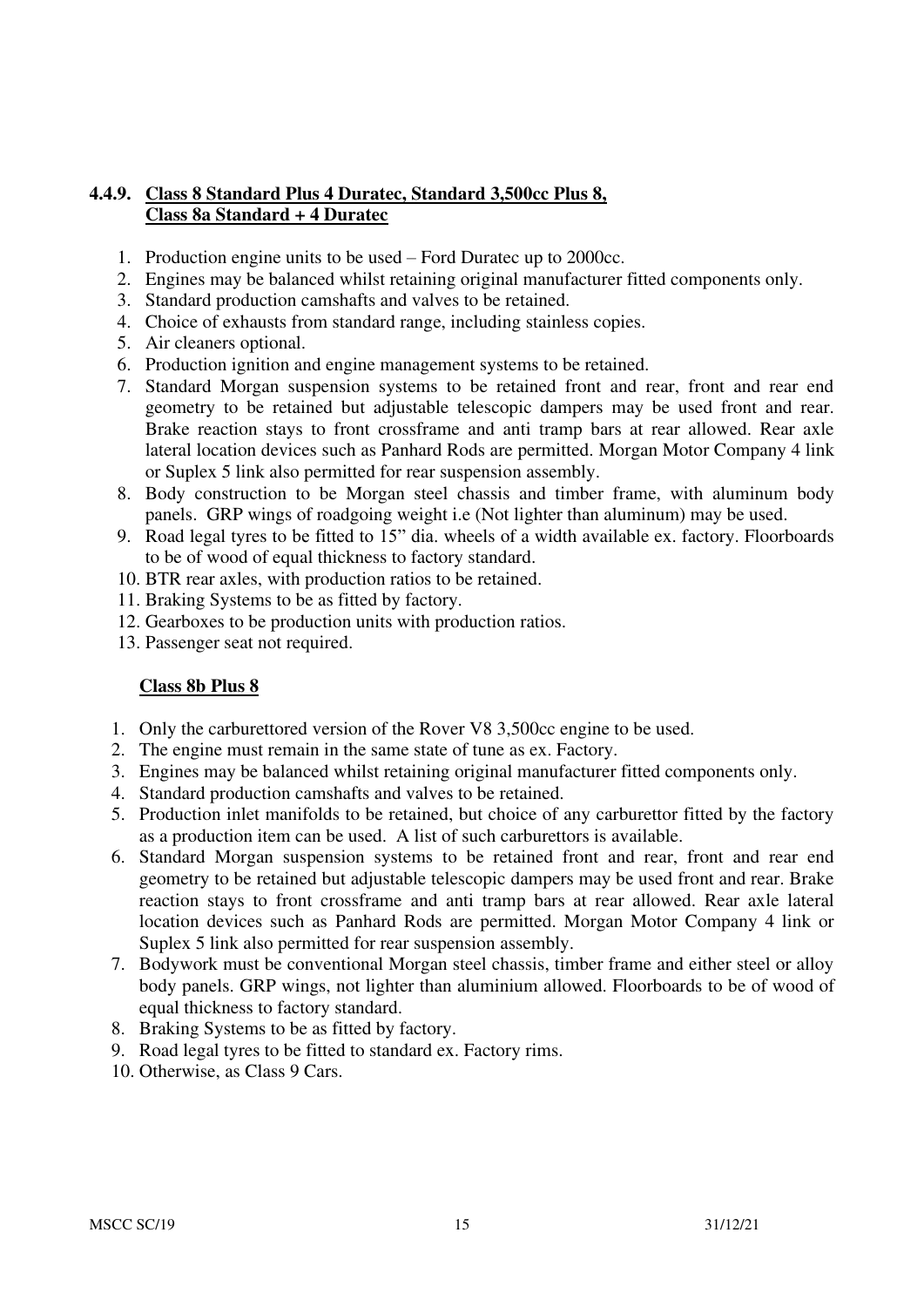#### **Class 8c Modified 4/4 or Plus 4**

- 1. Engines to be of 4 cylinder configuration only, Zetec type, capacity limited to 2000cc.
- 2. Engine power output to be limited to 198 BHP at the flywheel.
- 3. Unlimited performance modifications allowed in accordance with Motorsport UK regulations within the following conditions -
- 4. Fuelling systems limited as follows Throttle Bodies limited to 45mm diameter. 2 x twin choke carburettors limited to 45mm diameter.
- 5. Engine management systems free.
- 6. Exhaust system free.
- 7. Forced induction systems not allowed.
- 8. Standard Morgan suspension systems to be retained front and rear but front end geometry free and rear axle may be located using panhard rods, anti-tramp bars etc. Morgan Motor Company 4 link or Suplex 5 link also permitted for rear suspension assembly.
- 9. Morgan steel chassis to be used, but body construction optional. Vehicle silhouette to be accurately retained.
- 10. Wheels, maximum 6" width. Maximum tyre width 205mm.
- 11. Salisbury or BTR rear axles to be used and ratios free.
- 12. Gearboxes to be production ex factory units, but ratios free.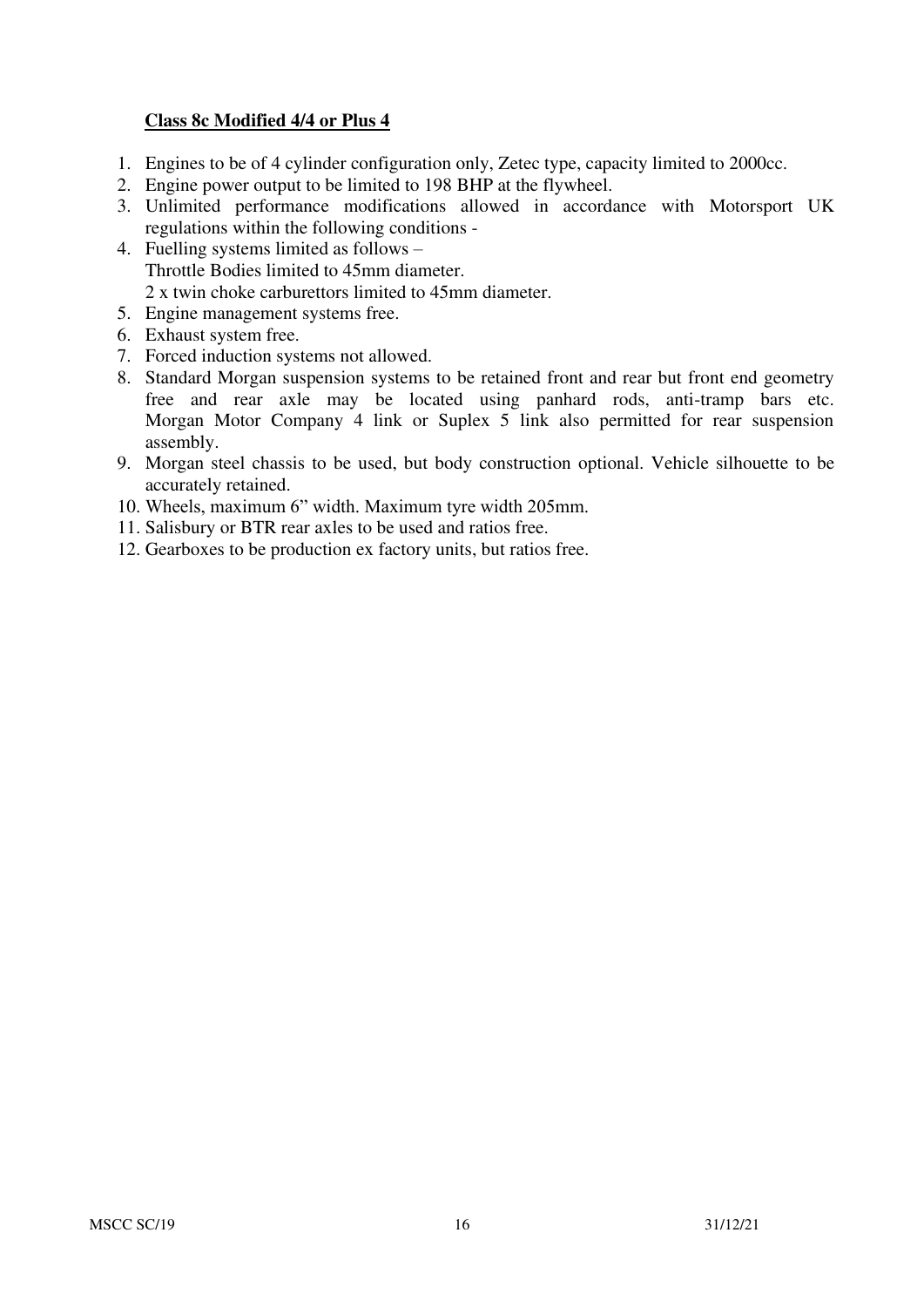#### **4.4.10. Class 9 Standard Plus 8 (Up to 4000) / Standard Roadster / Roadster Lightweight/Modified 4/4 or +4**

#### **Class 9a Plus 8**

- 1. Standard Rover V8, 3.5 or 3.9 litre injected engine, in the same state of tune as fitted by the factory in the standard Plus 8.
- 2. Engines may be balanced whilst retaining original manufacturer fitted components only.
- 3. Standard production camshafts and valves to be retained.
- 4. Choice of exhaust systems from Standard Plus 8 range including stainless copies.
- 5. Air cleaners optional.
- 6. Fuel injection and engine management systems to be as fitted by factory. Remapping of ECU or alterations to injection systems not allowed.
- 7. Standard Morgan suspension systems to be retained front and rear, front and rear end geometry to be retained but adjustable telescopic dampers may be used front and rear. Brake reaction stays may be fitted to the front crossframe and rear axle may be located using panhard rods, anti-tramp bars etc. Morgan Motor Company 4 link or Suplex 5 link also permitted for rear suspension assembly.
- 8. Body construction to be Morgan steel chassis and timber body frame, with either steel or alloy body panels. GRP wings of roadgoing weight i.e.(not lighter than aluminum) are allowed. Floorboards to be of wood of equal thickness to factory standard.
- 9. Road legal tyres on Max. 16 inch Dia rims. Wheels of a width available ex factory.
- 10. Braking Systems to be as fitted by factory.
- 11. Any production rear axle or gearbox from the standard Plus 8 range to be used, ratios free.

#### **Class 9b Standard Roadster 3.0 inc Roadster Lightweight**

- 1. Engines to be Ford V6 up to 3.0 litre capacity.
- 2. Engines must remain exactly as fitted ex.factory.
- 3. Fuel injection and engine management systems to be as fitted by factory.
- 4. Air cleaners optional.
- 5. Exhaust systems are free, however catalytic converters must be retained.
- 6. Standard Morgan suspension to be retained front and rear, front end geometry to be retained. Brake reaction stays may be fitted to the front crossframe and rear axle may be located using panhard rods, anti-tramp bars etc. Morgan Motor Company 4 link or Suplex 5 link also permitted for rear suspension assembly.
- 7. Body construction to be Morgan steel chassis and timber body frame, with either steel or alloy body panels. GRP wings of roadgoing weight i.e.(not lighter than aluminum) are allowed. Floorboards to be of wood of equal thickness to factory standard.
- 8. Road legal tyres on Max. 16 inch Dia rims. Wheels of a width available ex factory.
- 9. Braking Systems to be as fitted by factory.
- 10. Any production rear axle and gearbox from the standard Roadster range to be used, ratios free.
- 11. Roadster Lightweight must be of equal kerb weight, excluding roof, but including windscreen and spare wheel, of standard ex factory Roadster.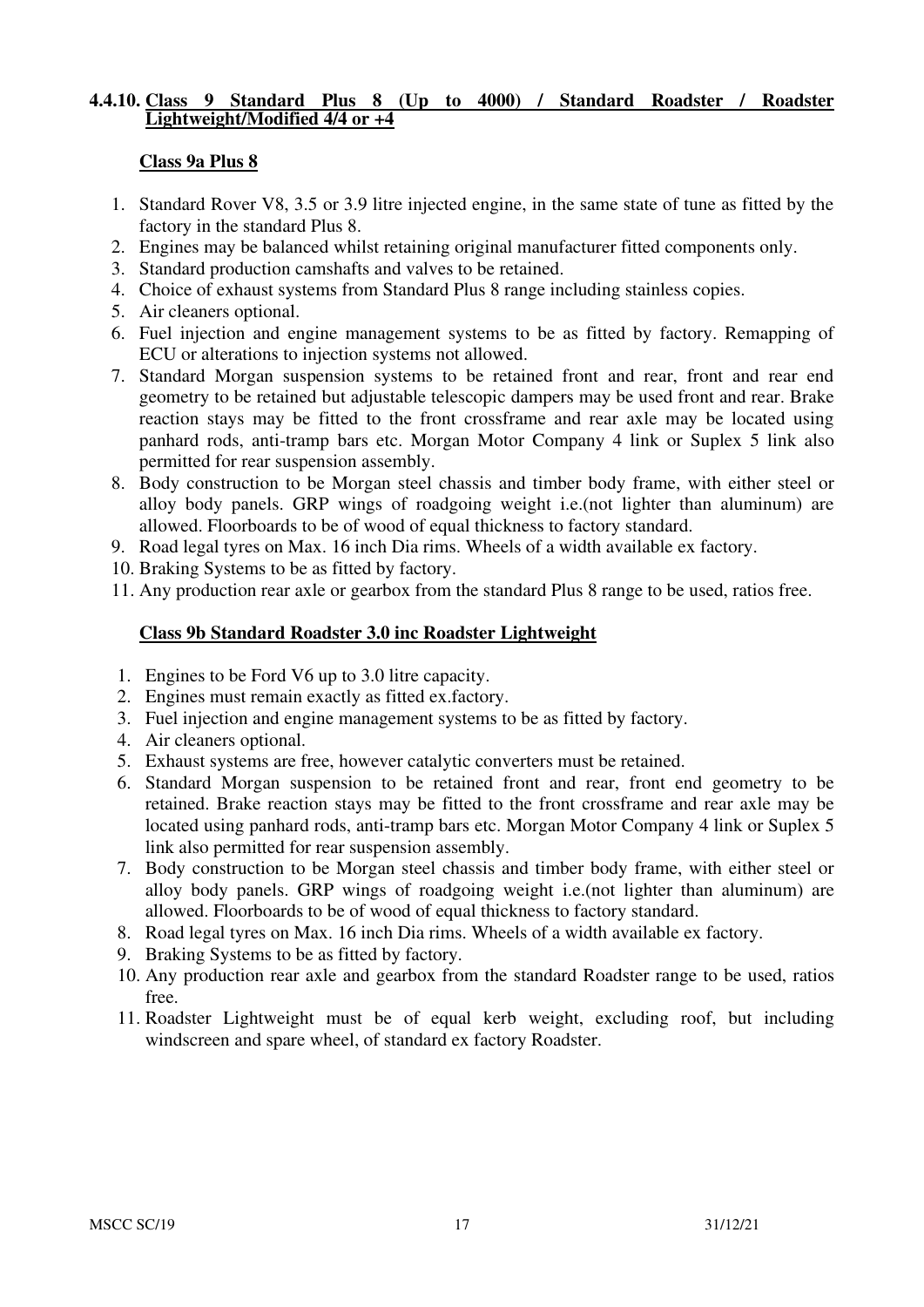#### **Class 9c Standard Roadster 3.7**

- 1. Engines to be Ford V6 up to 3.7 litre capacity.
- 2. Engines must remain exactly as fitted ex.factory.
- 3. Fuel injection and engine management systems to be manufactured by Ford and as fitted by the factory.
- 4. Air cleaners optional.
- 5. Exhaust systems are free, however catalytic converters must be retained.
- 6. Standard Morgan suspension to be retained front and rear, front end geometry to be retained. Brake reaction stays may be fitted to the front crossframe and rear axle may be located using panhard rods, anti-tramp bars etc.
- 7. Body construction to be Morgan steel chassis and timber body frame, with either steel or alloy body panels. GRP wings of roadgoing weight i.e.(not lighter than aluminium) are allowed. Floorboards to be of wood of equal thickness to factory standard. Morgan Motor Company 4 link or Suplex 5 link also permitted for rear suspension assembly.
- 8. Road legal tyres on Max. 15 inch Dia rims. Wheels of a width available ex factory.
- 9. Braking Systems to be as fitted by factory, non ventilated disc brakes at the front and drum brakes on the rear.
- **10.** Any production rear axle and gearbox from the standard Roadster range to be used, ratios free.

#### **Class 9d Modified 4/4 or Plus 4**

- 1. Engines to be of 4 cylinder configuration only, capacity limited to 2000cc.
- 2. Engine power output to be limited to 230 BHP at the flywheel.

#### **Zetec Engines**

- 3. Unlimited performance modifications allowed in accordance with Motorsport UK regulations within the following conditions -
- 4. Fuelling systems free.
- 5. Engine management systems free.
- 6. Exhaust system free.

#### **Duratec Engines**

- 7. Unlimited performance modifications allowed in accordance with Motorsport UK regulations within the following conditions -
- 8. Fuelling and air intake systems free.
- 9. Engine management systems free.
- 10. Exhaust system free.
- 11. Forced induction systems not allowed. Standard Morgan suspension systems to be retained front and rear but front end geometry free and rear axle may be located using panhard rods, anti-tramp bars etc. Morgan Motor Company 4 link or Suplex 5 link also permitted for rear suspension assembly.
- 12. Morgan steel chassis to be used, but body construction optional. Vehicle silhouette to be accurately retained.
- 13. Tyre and wheel sizes optional.
- 14. Salisbury or BTR rear axles to be used and ratios free.
- 15. Gearboxes to be production ex factory units, but ratios free.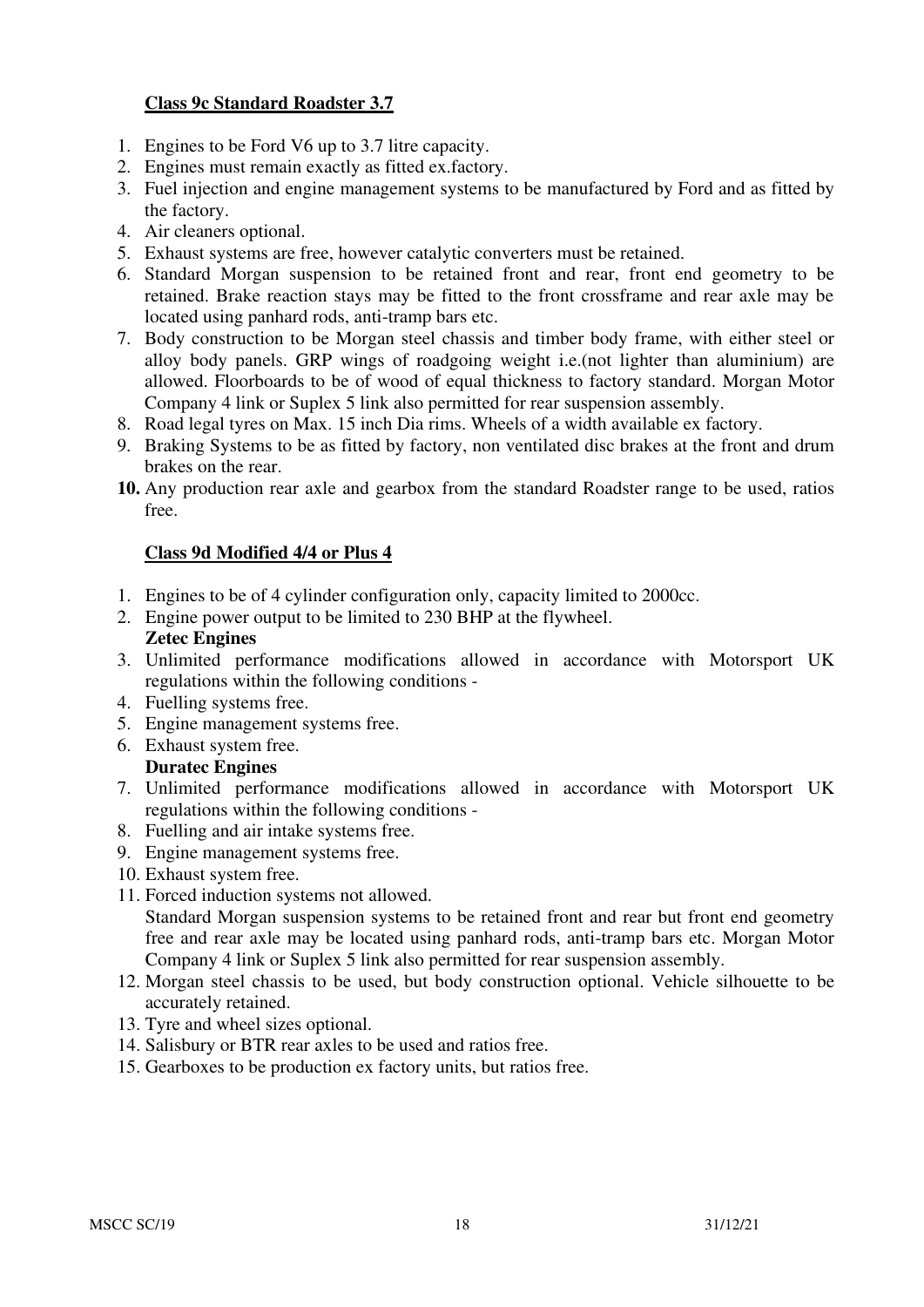#### **4.4.11. Class 10 Modified 4/4 or Plus4, Modified Plus 8 (up to 4000cc), Standard 4.6 Plus 8 or Modified Roadster**

#### **Class 10a Road Modified Plus 8**

- 1. Engines to be Rover V8 up to 4 litre capacity.
- 2. Camshafts, valves and cylinder heads are free but solid valve lifters are not allowed.
- 3. Carburation to be either a single compound carburetor or multiple carburettors. On fuel injected cars, the production Morgan system is to be retained, but rechipping is allowed.
- 4. Air cleaners optional.
- 5. Exhaust systems are free, however catalytic converters must be retained where legally required.
- 6. Standard Morgan suspension to be retained front and rear, but front end geometry free and rear axle may be located using panhard rods, anti-tramp bars etc. Morgan Motor Company 4 link or Suplex 5 link also permitted for rear suspension assembly.
- 7. Morgan steel chassis to be used, but body construction optional. Vehicle silhouette to be accurately retained.
- 8. Maximum 4 pot calipers at front and 2 pot calipers at rear allowed.
- 9. Road legal tyres on Max 16 inch dia. rims.
- 10. Rear axle and gearbox type and ratios optional.

#### **Class 10b Standard 4.6 Plus 8**

- 1. Engines to be Rover V8 up to 4.6 litre capacity.
- 2. Engines must remain exactly as fitted ex.factory.
- 3. Fuel injection and engine management systems to be as fitted by factory but rechipping is allowed.
- 4. Air cleaners optional.
- 5. Exhaust systems are free, however catalytic converters must be retained.
- 6. Standard Morgan suspension to be retained front and rear, but front end geometry free and rear axle may be located using panhard rods, anti-tramp bars etc. Morgan Motor Company 4 link or Suplex 5 link also permitted for rear suspension assembly.
- 7. Body construction to be Morgan steel chassis and timber body frame, with either steel or alloy body panels. GRP wings of roadgoing weight i.e. (not lighter than aluminum) are allowed. Floorboards to be of wood of equal thickness to factory standard.
- 8. Maximum 4 pot calipers at front and 2 pot calipers at rear allowed.
- 9. Road legal tyres on Max 16 inch dia. rims.
- 10. Rear axle and gearbox type and ratios optional.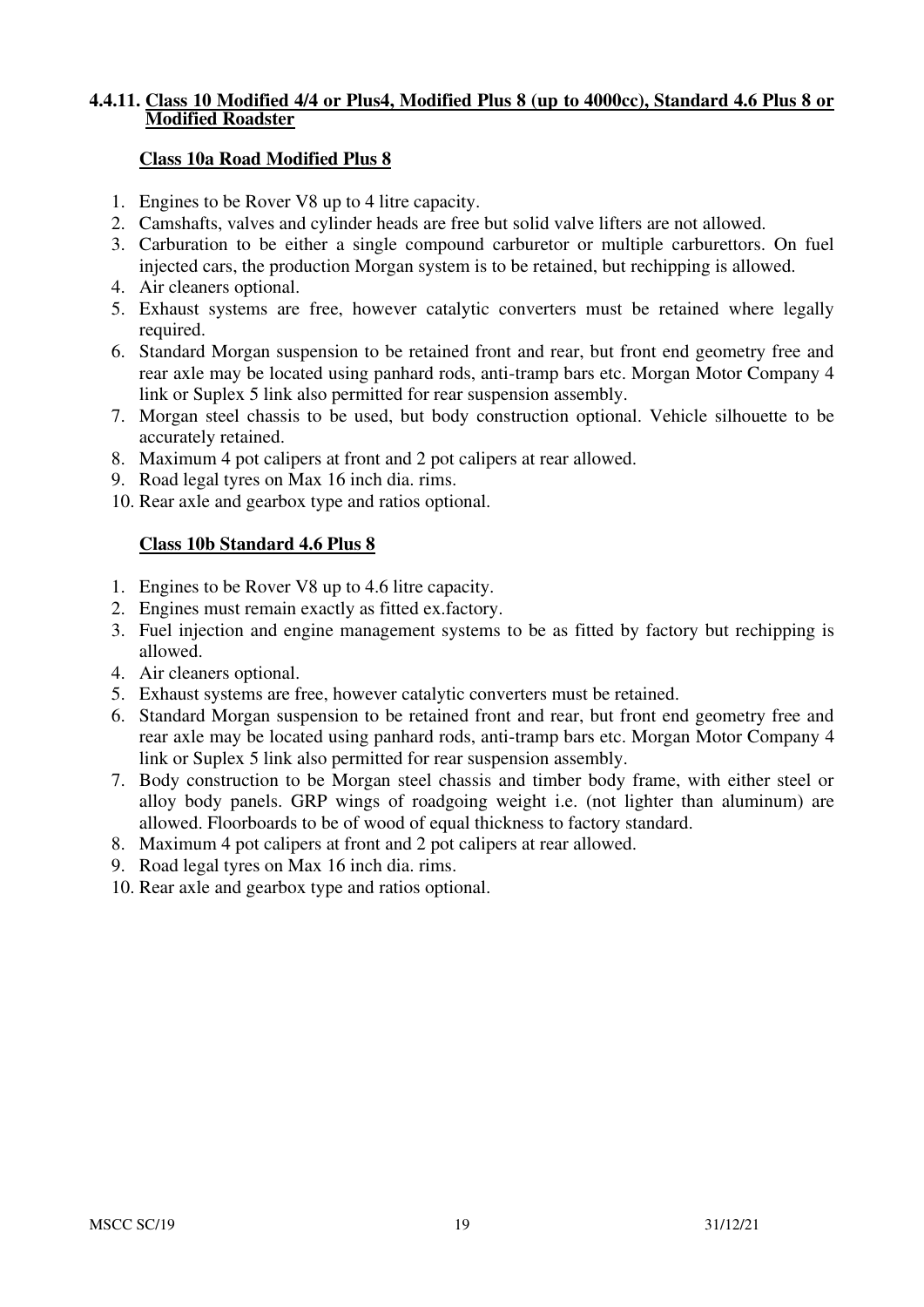#### **Class 10c Modified Roadster**

- 1. Engines to be Ford V6 up to 3.0 litre capacity.
- 2. Engines must remain exactly as fitted ex.factory.
- 3. Fuel injection and engine management systems to be as fitted by factory but rechipping is allowed.
- 4. Air cleaners optional.
- 5. Exhaust systems are free, however catalytic converters must be retained.
- 6. Standard Morgan suspension to be retained front and rear, but front end geometry free and rear axle may be located using panhard rods, anti-tramp bars etc. Morgan Motor Company 4 link or Suplex 5 link also permitted for rear suspension assembly.
- 7. Body construction to be Morgan steel chassis and timber body frame, with alloy body panels. GRP wings of roadgoing weight i.e.(not lighter than aluminum) are allowed. Floorboards to be of wood of equal thickness to factory standard.
- 8. Front and rear brakes free.
- 9. Road legal tyres on Max 16 inch dia. rims.
- 10. Rear axle and gearbox type and ratios free.

#### **Class 10d Modified Roadster 3.7**

- 1. Engines to be Ford V6 up to 3.7 litre capacity.
- 2. Engines must remain exactly as fitted ex.factory.
- 3. Fuel injection systems to be as fitted by factory.
- 4. Engine Management Systems to be either Ford or AR Motorsport ECU.
- 5. Air cleaners optional.
- 6. Exhaust systems are free, however catalytic converters must be retained.
- 7. Standard Morgan suspension to be retained front and rear, but front end geometry free and rear axle may be located using panhard rods, anti-tramp bars etc. Morgan Motor Company 4 link or Suplex 5 link also permitted for rear suspension assembly.
- 8. Body construction to be Morgan steel chassis and timber body frame, with alloy body panels. GRP wings of roadgoing weight i.e. (not lighter than aluminum) are allowed. Floorboards to be of wood of equal thickness to factory standard.
- 9. Front and rear brakes free.
- 10. Road legal tyres on Max 16 inch dia. rims.
- 11. Rear axle and gearbox type and ratios free.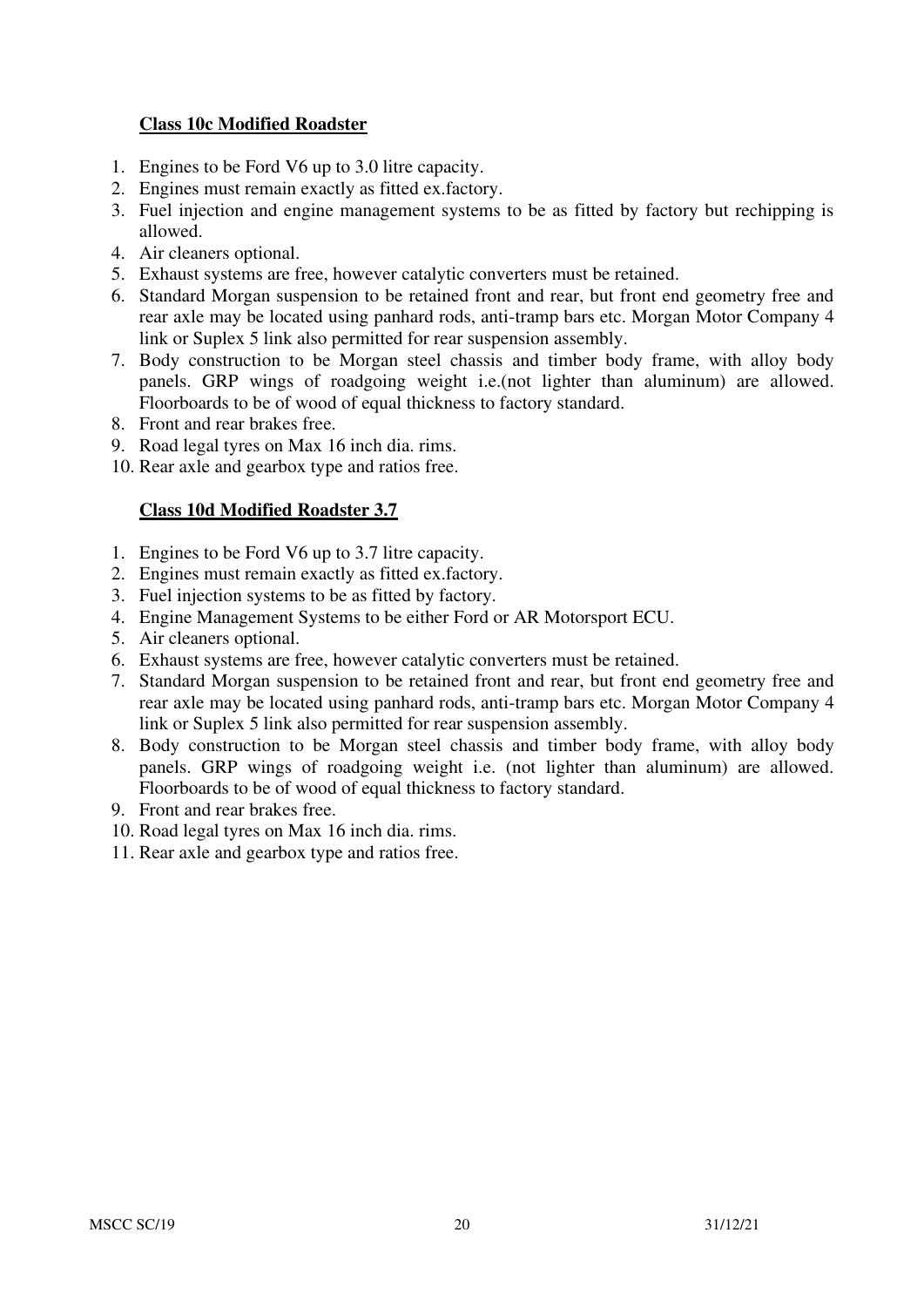#### **Class 10e Modified 4/4 & Plus 4**

- 1. Engines to be of 4 cylinder configuration only, (max capacity 2350cc).
- 2. Unlimited performance modifications allowed in accordance with Motorsport UK regulations.
- 3. See separate rule re-forced induction in Appendix 11.
- 4. Exhaust system optional.
- 5. Carburation, ignition and engine management systems optional.
- 6. Standard Morgan suspension systems to be used front and rear but front end geometry free and rear axle may be located using panhard rods, anti-tramp bars etc. Morgan Motor Company 4 link or Suplex 5 link also permitted for rear suspension assembly.
- 7. Morgan steel chassis to be used, but body construction optional. Vehicle silhouette to be accurately retained.
- 8. Tyre and wheel sizes limits  $-9$ " x 16" front, 10" x 17" rear.
- 9. Salisbury or BTR rear axles to be used and ratios free.
- 10. Gearboxes to be of conventional configuration i.e. H pattern, but ratios free.

#### **Class 10f Standard Aero 8**

- 1. Engines to be BMW M62 up to 4.6 litre capacity.
- 2. Engines must remain exactly as fitted ex.factory.
- 3. Fuel injection and engine management systems to be as fitted by factory.
- 4. Air cleaners optional.
- 5. Exhaust systems are free, however catalytic converters must be retained.
- 6. Standard Morgan suspension geometry to be retained front and rear.
- 7. Body construction to be Morgan aluminium chassis and timber body frame, with alloy body panels. GRP wings of roadgoing weight i.e.(not lighter than aluminum) are allowed.
- 8. Front and rear brakes to remain as ex factory.
- 9. Road legal tyres on Max 18 inch dia. rims.
- 10. Rear axle and gearbox type to remain as ex factory.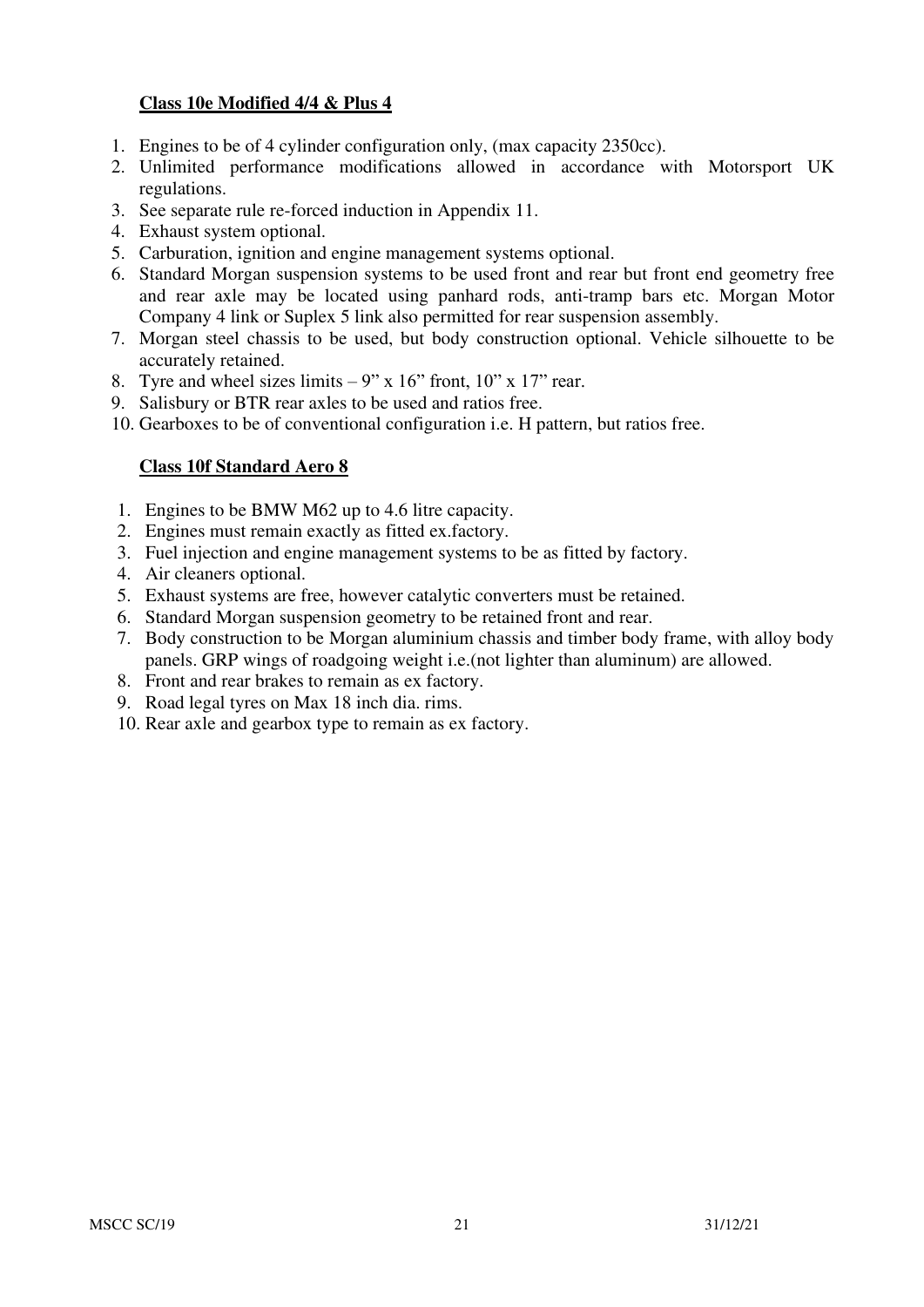## **4.4.12. Class 11 Racing Plus 8, Standard Aero 8**

#### **Class 11a Racing Plus 8**

- 1. Any Rover V8 engine of any capacity can be used and any level of performance modification is allowed.
- 2. No castings to be used in the engine unit other than genuine Rover manufactured items.
- 3. Exhaust systems are free.
- 4. Air cleaners free, but air intakes not to protrude more than 130mm above the bonnet line.
- 5. Morgan suspension systems to be retained front and rear but dampers and geometry free and rear axle may be located using panhard rods, anti-tramp bars etc. Morgan Motor Company 4 link or Suplex 5 link also permitted for rear suspension assembly.
- 6. Morgan steel chassis, which may be reinforced, to be used, but body construction optional. The vehicle silhouette to be accurately retained.
- 7. Wheels and tyres free, including the use of slicks.
- 8. Transmission and transmission ratios free. Sequential gear selection not allowed.
- 9. Brakes free, handbrake to operate at both rear wheels, any form of ABS not allowed.

#### **Class 11b Standard Aero 8**

- 1. Engines to be BMW N62 up to 4.8 litre capacity.
- 2. Engines must remain exactly as fitted ex.factory.
- 3. Fuel injection and engine management systems to be as fitted by factory.
- 4. Air cleaners optional.
- 5. Exhaust systems are free, however catalytic converters must be retained.
- 6. Standard Morgan suspension geometry to be retained front and rear.
- 7. Body construction to be Morgan aluminium chassis and timber body frame, with alloy body panels. GRP wings of roadgoing weight i.e.(not lighter than aluminum) are allowed.
- 8. Front and rear brakes to remain as ex factory.
- 9. Road legal tyres on Max 18 inch dia. rims.
- 10. Rear axle and gearbox type to remain as ex factory.

#### **Class 11c Modified 4/4 or Plus 4**

- 1. Engines to be of 4 cylinder configuration only.
- 2. Unlimited performance modifications allowed in accordance with Motorsport UK regulations within the following conditions -
- 3. Fuelling systems free.
- 4. Engine management systems free.
- 5. Exhaust system free.
- 6. Forced induction systems permitted.
- 7. Standard Morgan suspension systems to be retained front and rear but front end geometry free and rear axle may be located using panhard rods, anti-tramp bars etc. Morgan Motor Company 4 link or Suplex 5 link also permitted for rear suspension assembly.
- 8. Morgan steel chassis to be used, but body construction optional. Vehicle silhouette to be accurately retained.
- 9. Tyre and wheel sizes optional.
- 10. Salisbury or BTR rear axles to be used and ratios free.
- 11. Gearboxes to be of conventional configuration i.e. H pattern, but ratios free.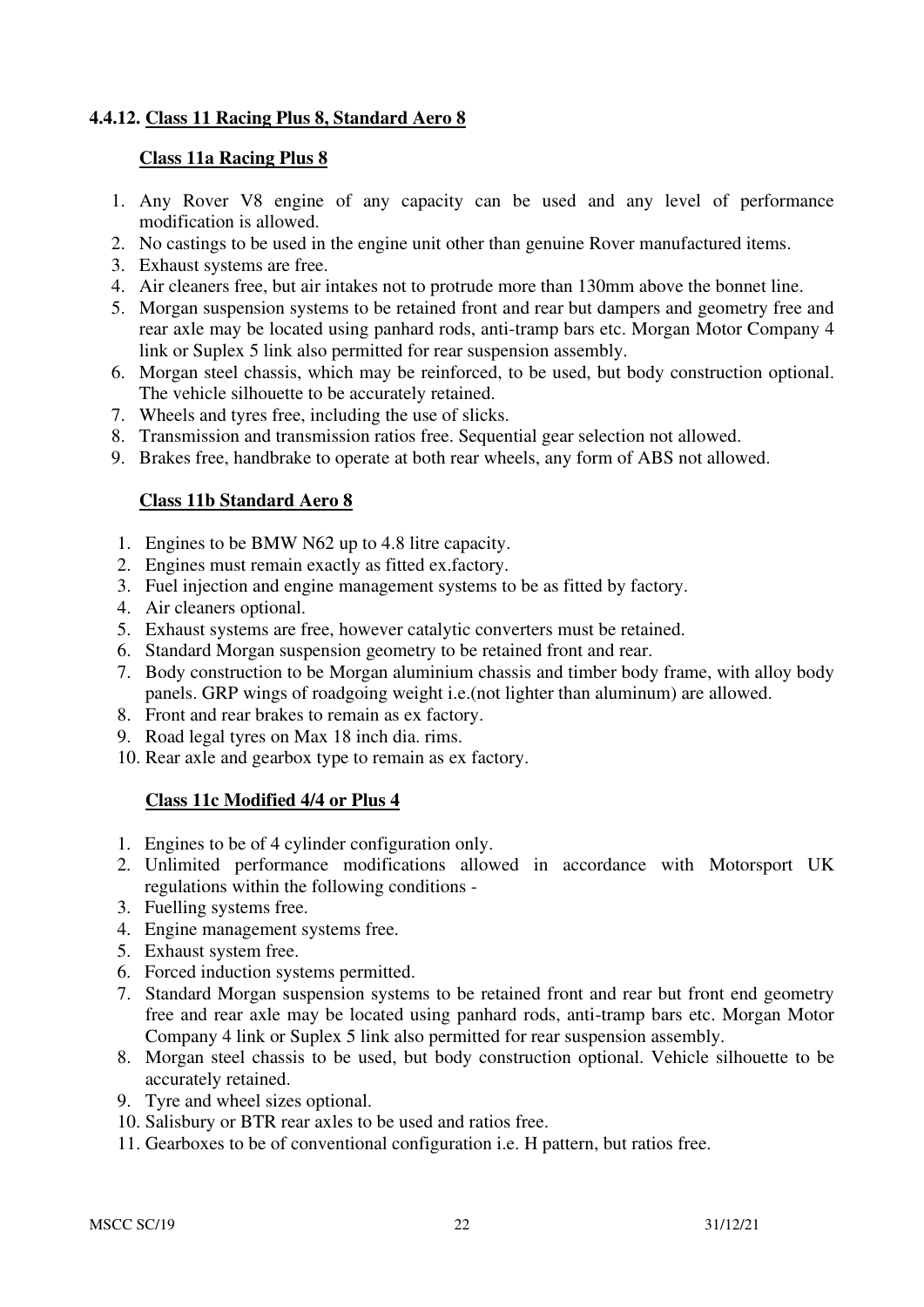## **4.4.13. Class 12 Modsport Morgans, Modified Aero 8**

Chassis

Type and dimensions free, but must conform to conventional Morgan shape in plan. The location of the engine, gearbox and final drive relative to each other must be as per road legal Morgan. Location of engine must be such that the rear of the cylinder block does not pass beyond the front line of the Bulkhead / Toe-board, as in a production Morgan.

Suspension Free.

#### Engine

To be a derivative of any engine catalogued by Morgan Motor Co. during the production run of any particular Morgan model: - ie

> Ford -- Lotus Twin Cam, BDA, Zetec, Duratec, V6 etc. Triumph -- TR based Rover -- any V8 derivative Fiat -- any 4 Cylinder TC – Volumex, Argenta etc.

No limit on engine capacity and tuning to any level permitted.

#### Bodywork

Construction and materials free, but side elevation and plan to conform to production silhouette above wheel centres as per Motorsport UK Regs. – below wheel centres free.

Brakes Free.

Wheels and Steering Free.

Tyres Free, but must conform to appropriate Motorsport UK Regs.

#### **Aero 8**

1. Any Aero 8 model to be run in modified or racing specification set up.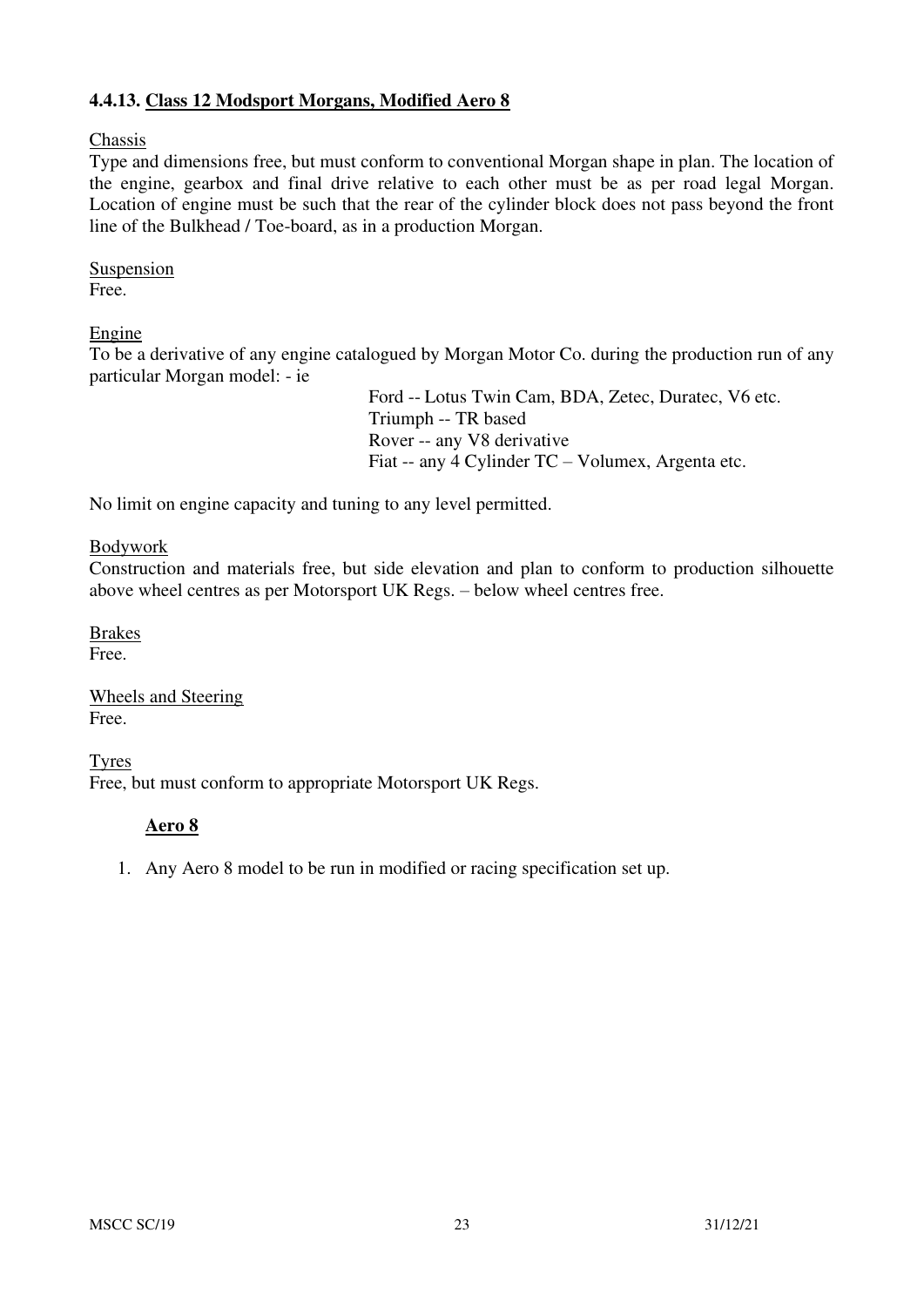# **4.5. Tyres**

Any road legal tyre may be used from tyres listed in the current Motorsport UK Year Book Section (L) (Permitted Tyres).

Slick tyres may be used in Class 12 (Modsports Morgans).

It should be noted that any road legal tyre not shown in List 1A Section (L4) will be regarded as a List 1B tyre for scoring purposes.

As per Section (S)12, all road going production class cars are eligible to use List 1a and List 1b tyres only.

For clarity, all road going production class cars are as follows –

1h, 1 , 2 , 4 , 5b , 6a , 6b , 8a , 8b , 9a , 9b , 10b , 11b (except for period defined vehicles)

All modified class cars are eligible to use List 1a, List 1b and List 1c tyres. For clarity, all modified class cars are as follows – 3, 5a, 7, 8c, 9c, 10a, 10c, 10d, 10e, 11a, 12.

#### **Safety Requirements**

Competitors should familiarise themselves with the Safety Criteria discussed in Section (K) (Safety) of the Motorsport UK Year Book, particular attention being paid to the following points.

Section (K 1.1 to 1.3) – Rollover Bars Section (K 10.1 to 10.4) – Crash Helmets Section  $(K 2.1)$  – Seat Belts Section  $(K 11.1 \text{ to } 11.3)$  – Goggles / Visors Section (K 3.1 to 3.4) - Fire Extinguishers Section (K  $2.3$ ) – Head Restraints

Section  $(K 9.1 to 9.3)$  – Overalls Section  $(S 9.2.1)$  – Specific Protective Clothing

#### **ENVIRONMENTAL CONCERNS**

Motorsport UK are exceedingly concerned of the impact of single-use plastic tyre wrapping and with reusable alternatives available competitors are encouraged to reduce plastic usage in this regard. Use of these plastic wraps is to be eradicated by 2023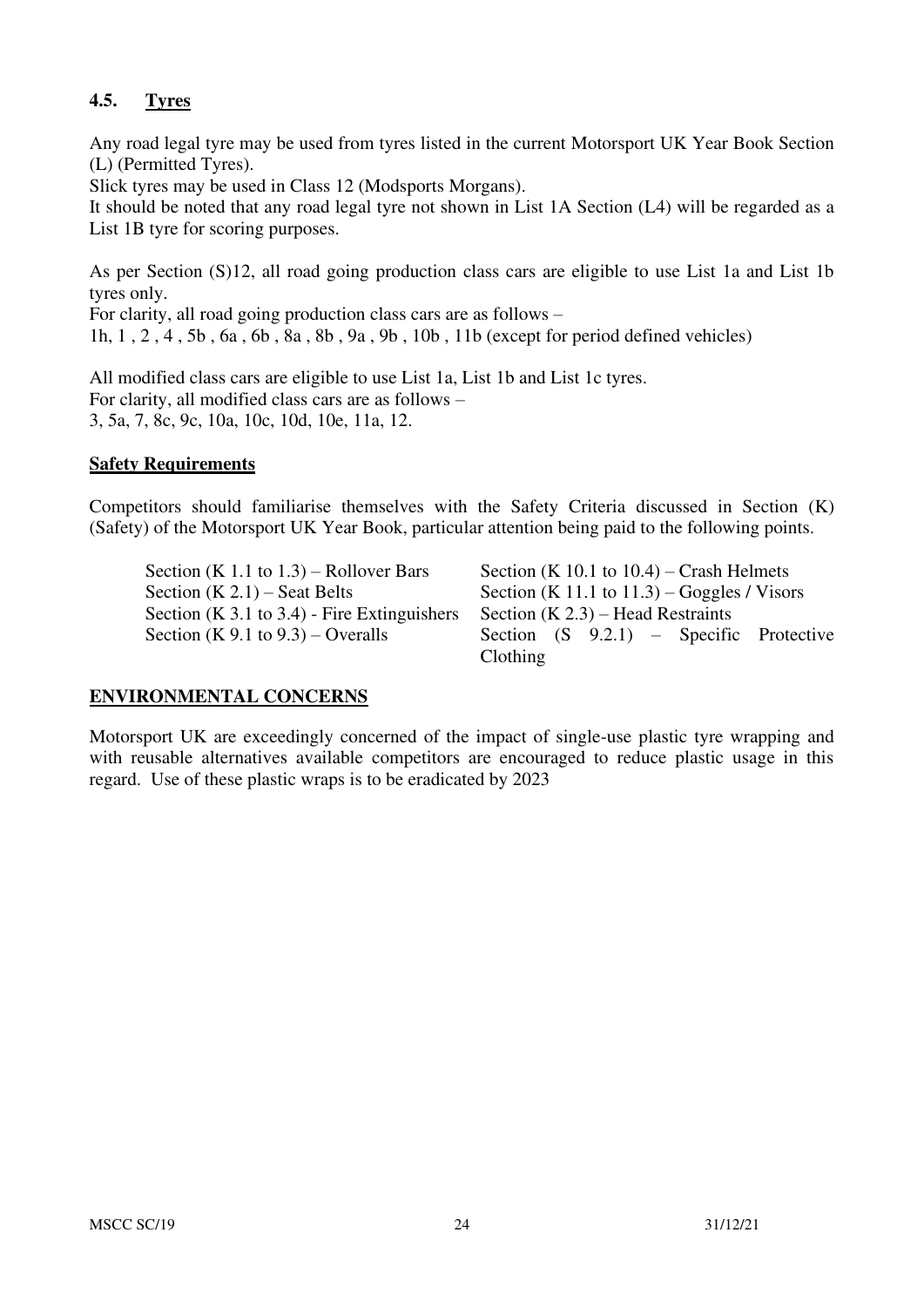#### **APPENDIX TO TECHNICAL REGULATIONS**

- 1. As a general rule, any past or present factory fitted component available during the series production run of a car eligible for a specific Standard Car class, can be used without affecting the "Standard" status of the car. Specific components fitted to limited production run cars are not eligible for standard class cars. If anyone has any doubts about a particular aspect of this, please contact a member of the organising team: see para 15 below.
- 2. Standard Class Cars

All cars competing in standard classes i.e. Class 1h, 1, 2, 4, 6, 8, 9, 10 and 11 - any modifications to the suspension or braking systems beyond the specification stated in the particular class will result in a penalty of 1% per type of modification, being applied to the specific target time at each event

3. Standard Class Cars

All cars competing in standard classes, i.e. Class 1h, 1, 2, 4, 6, 8, 9, 10 and 11 must retain all interior door trims and passenger seat(s) as fitted, ex factory unless as stated in the specific regulations.

- 4. Standard Class Cars All cars competing in standard classes, i.e. Class 1h, 1, 2, 4, 6, 8, 9, 10 and 11 must retain all bodywork profiles strictly as fitted, ex factory.
- 5. Braking Systems

.

For clarity, on all standard class cars, the following enhancements are permissible in standard specification braking systems – Alternative friction material – ie EBC Green Pads Replacement front discs of equal dimension and construction.

Any change to the dimensions of the contact patch, additional cooling systems, etc. are considered to be modifications and penalties will be applied as per appendix 2.

- 6. Electronic Driver Aids Electronic driver aids such as ABS, Traction control, Launch control are only permissible in classes 10, 11 and 12.
- 7. Front Suspension Geometry For clarity, on all standard class cars, the fitting of negative camber plates is permissible but the suspension geometry must remain within the manufacturer's tolerances.
- 8. Wheel and Tyre Dimensions Wheel rim width and diameter dimensions will be as described in the relevant paragraphs above. The wheel rim and/or tyre must not protrude beyond the edge of the bodywork when the car is moving forwards in a straight line. Motorsport UK Yearbook Section (J 5.2.6) refers.
- 9. Catalytic Converters where legally required, are to be retained at all times.
- 10. The Technical Committee reserve the right to re-classify any car that does not conform to the current class structure.
- 11. For forced induction cars, 40% should be added to the cars declared unforced capacity.

MSCC SC/19 25 31/12/21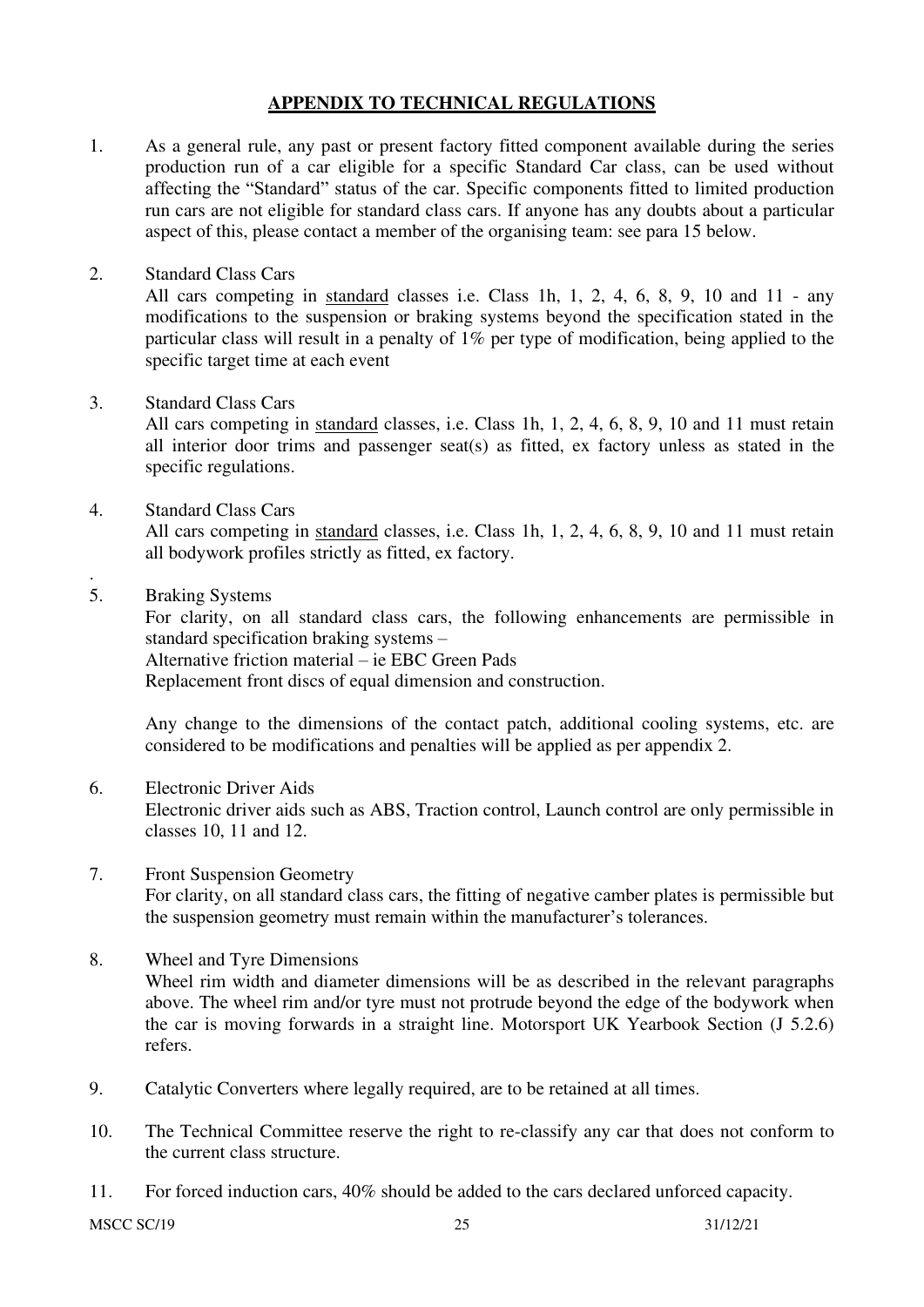- 12. Where event conditions permit, (usually where there is a Morgan only Class), windscreens may be removed and aero screens used instead, except Aero 8's where windscreens must remain fitted.
- 13. The use of a "one piece" front end, e.g. cowl, bonnet, front wings etc. combined to form a single piece of bodywork is not allowed, except for cars in Class 12, (ModSports).
- 14. Entrants in Class 12, (ModSports), are reminded that they are not eligible for any annual awards for fastest time during the season at named venues including Prescott, Shelsley Walsh and Harewood, but may be eligible for awards for Technical Originality or Ingenuity.
- 15. Championship Committee

| Julie Baines        | Tel 0161 427 7150 |
|---------------------|-------------------|
| <b>Simon Baines</b> | Tel 0161 427 7150 |
| Clive Glass         | Tel 01704 889003  |
| Chris Bailey        | Tel 01924 201086  |

16. Technical Committee

Chris Bailey Simon Baines Simon Ashby

17. Example of Specific Competitor & Vehicle Data

| <b>Specific Competitor Data</b> |          |                    |          |   |  |  |  |
|---------------------------------|----------|--------------------|----------|---|--|--|--|
| Gradient                        | 0.000686 |                    |          |   |  |  |  |
| <b>Mean Power</b>               | 181      | bhp                | 134971.7 | w |  |  |  |
| Mass                            | 824      | kg                 |          |   |  |  |  |
| Cf                              | 1.15     | <b>Grip Factor</b> | 1.15     |   |  |  |  |
| <b>Circuit Grip</b>             | 1        |                    |          |   |  |  |  |
| Mass Grip Modifier              | 1        |                    |          |   |  |  |  |
| CdA                             | 1.2      |                    |          |   |  |  |  |
| Rho                             | 1.225    |                    |          |   |  |  |  |
| vMax                            | 126.7357 |                    |          |   |  |  |  |
| dt                              | 0.01     |                    |          |   |  |  |  |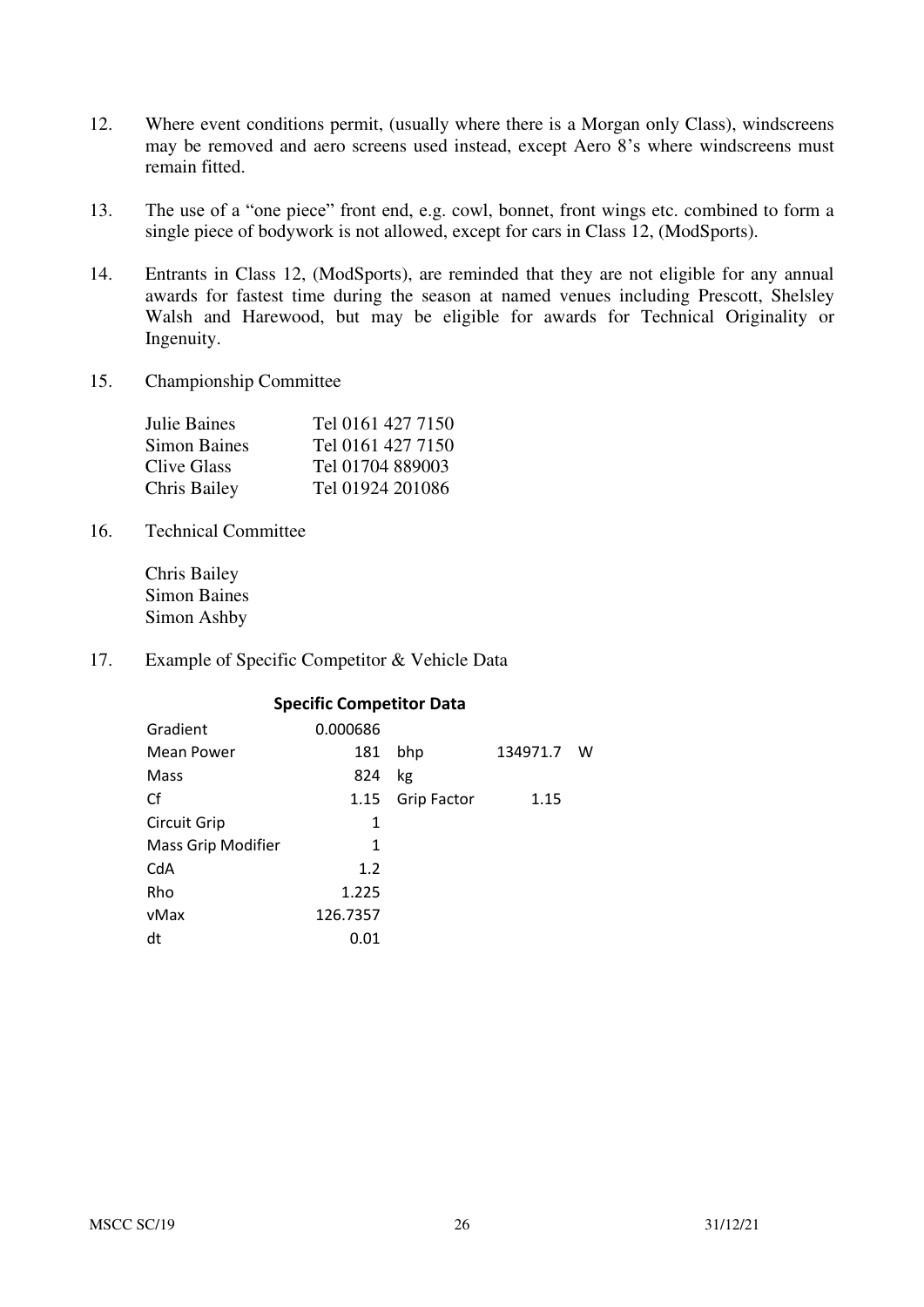# 18. Example of Track Data Calculations for Specific Competitor

| <b>Curborough Figure 8</b> |                 | 1457   |             |                  |             |          |                     |
|----------------------------|-----------------|--------|-------------|------------------|-------------|----------|---------------------|
| Sector                     |                 | Length |             | Radius Elevation | Vcorner     | Time     | <b>Target total</b> |
| <b>Start</b>               | S <sub>1</sub>  | 91     | $\mathbf 0$ | 69               | $\mathbf 0$ | 5.75     | 65.02168387         |
| T1                         | S <sub>2</sub>  | 103    | 130         | $\mathbf 0$      | 38.29615    | 3.358852 |                     |
| T <sub>2</sub>             | S <sub>3</sub>  | 67     | 90          | 0                | 31.86432    | 2.184884 |                     |
| T3                         | S <sub>4</sub>  | 59     | 90          | 0                | 31.86432    | 1.924003 |                     |
| Straight                   | S5              | 35     | $\pmb{0}$   | $\boldsymbol{0}$ | 0           | 1.571672 |                     |
| <b>T4</b>                  | S <sub>6</sub>  | 39     | 65          | $\mathbf 0$      | 27.07947    | 1.576457 |                     |
| Molehill                   | S7              | 37     | 28          | 0                | 17.77307    | 2.081801 |                     |
| T <sub>6</sub>             | S8              | 45     | 60          | 0                | 26.01711    | 2.531921 |                     |
| Straight                   | S9              | 51     | $\mathbf 0$ | $\boldsymbol{0}$ | 0           | 2.904047 |                     |
| Hairpin                    | S <sub>10</sub> | 94     | 27          | 0                | 17.45281    | 5.385953 |                     |
| Straight                   | <b>S11</b>      | 58     | $\pmb{0}$   | $\boldsymbol{0}$ | 0           | 2.734761 |                     |
| Crossover                  | <b>S12</b>      | 49     | 55          | 0                | 24.90949    | 1.967122 |                     |
| T9                         | <b>S13</b>      | 57     | 65          | 0                | 27.07947    | 2.288285 |                     |
| Straight                   | S14             | 38     | 0           | 0                | 0           | 1.34     |                     |
| T <sub>10</sub>            | <b>S15</b>      | 47     | 110         | 0                | 35.22733    | 1.828054 |                     |
| Hairpin                    | S <sub>16</sub> | 50     | 22          | 0                | 15.75414    | 3.173768 |                     |
| Straight                   | <b>S17</b>      | 86     | $\pmb{0}$   | $\pmb{0}$        | 0           | 3.915554 |                     |
| Crossover                  | <b>S18</b>      | 60     | 60          | 0                | 26.01711    | 2.306175 |                     |
| T <sub>13</sub>            | S <sub>19</sub> | 45     | 60          | 0                | 26.01711    | 1.729631 |                     |
| Straight                   | <b>S20</b>      | 51     | $\pmb{0}$   | 0                | 0           | 2.78279  |                     |
| T <sub>14</sub>            | S21             | 94     | 27          | 0                | 17.45281    | 5.385953 |                     |
| Finish                     | S22             | 201    | 0           | 70               | 0           | 6.3      |                     |
|                            | <b>S23</b>      |        |             |                  |             |          |                     |

# **Sample Track Data Calculations for Specific Competitor**